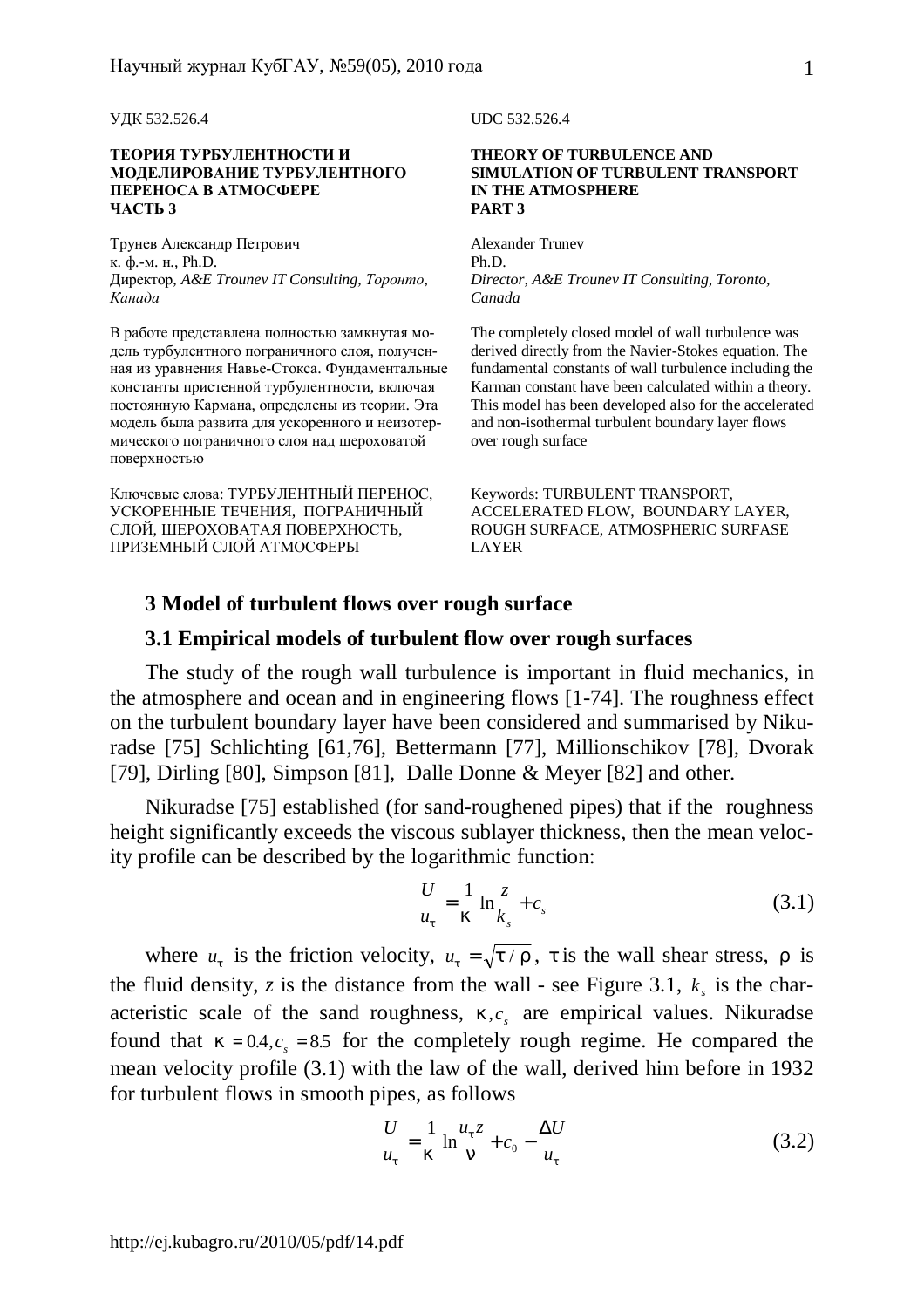*n* is the kinematic viscosity,  $k = 0.4$ ,  $c_0 = 5.5$  are the logarithmic profile constants for the hydraulically smooth surface. Δ*U* is the shift of the mean velocity logarithmic profile which can be defined for the turbulent boundary layer over a rough surface as

$$
\frac{\Delta U}{u_t} = \frac{1}{k} \ln \frac{u_t k_s}{n} + D_s \tag{3.3}
$$

 $D<sub>s</sub> \approx -3.0$  for the completely rough regime. Nikuradse has shown that the dimensionless roughness height parameter  $k_s^+ = u_t k_s / n$  can be used as an indicator of the rough wall turbulence regime. He proposed to consider three typical cases:

- **§** the hydraulically smooth wall for  $0 < k_s^+ \le 5$ ,  $\Delta U = 0$ ;
- § the transitionally rough regime for  $5 < k_s^+ < 70$ ,  $D_s$  varies with  $k_s^+$ ;
- § the completely rough regime for  $k_s^+ \ge 70$ ,  $D_s \approx -3.0$ .

Thus, the sand-roughened wall turbulence depends on the dimensionless roughness height (roughness Reynolds number)  $k_s^+$  as have been established by Nikuradse.

Schlichting [76], used the Nikuradze's date base and his own experimental results obtained in the water tunnel of rectangular cross section with the upper rough wall, proposed the new form of the equation (3.1) which is well counted the roughness effect on the turbulent boundary layer by means of the effective wall location ( $\Delta z$ ) and the equivalent sand roughness parameter  $k_{es}$ . With these parameters the mean velocity profile in the turbulent flow over an arbitrary rough surface can be written in the Nikuradze's form (3.1) as follows:

$$
\frac{U}{u_t} = \frac{1}{k} \ln \frac{z_1}{k_{es}} + c_s
$$
 (3.4)

where  $z_1 = z - \Delta z$  (see Figure 3.1). The effective wall location was defined by Schlichting as the mean height of the roughness elements (the location of a "smooth wall that replaces the rough wall in such a manner as to keep the fluid volume the same"). The value  $k_e$  has been measured by Schlichting for the several types of the roughness elements with various shapes, sizes and spacing.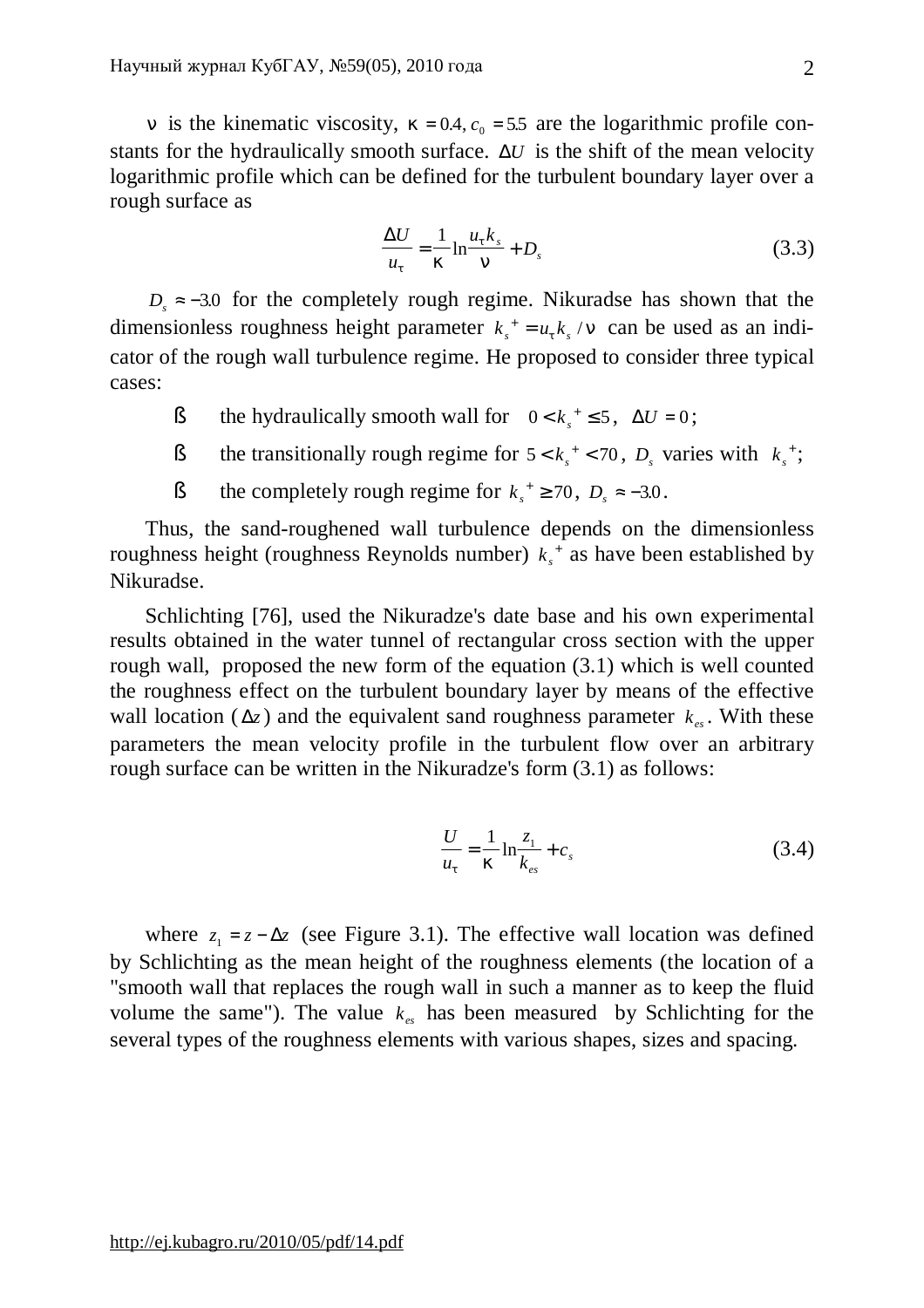

Figure 3.1: The scheme of the turbulent flow over a rough surface (left) and the roughness element geometry (right): spheres, spherical segments, conical elements (3D) and transverse rectangular roods (2D)

The Schlichting's experiment was re-evaluated by Coleman *et. al*. [83] and they noticed that some Schlichting's data have been obtained in the transitional rough regime.

Clauser [84] has shown that the shift of the mean velocity profile can be written as

$$
\frac{\Delta U}{u_t} = \frac{1}{k} \ln \frac{u_t k_r}{n} + D
$$

where  $k<sub>r</sub>$  is the characteristic scale of roughness elements and *D* must be some function of the roughness geometrical parameters. Hence the equivalent sand roughness parameter  $k_{es} = k_r \exp[k(D - D_s)]$ , where  $D_s \approx -3.0$  for sand roughness.

Bettermann [77] discovered that *D* is the function of the roughness elements spacing. He introduced the roughness density parameter for roughness composed of the transverse square bars as the pith-to-height ratio,  $\Lambda_B = L/k_r$  - see Figure 3.1. Bettermann found that in the range  $1 \leq \Lambda_B \leq 5$  the variations of *D* with the roughness density can be specified by

$$
D = 12.25 \ln \Lambda_B - 17.35
$$

As has been demonstrated by Dvorak [79], the rough wall effect well correlated with the roughness density parameter defined as pitch-to-width ratio or the ratio of total surface area to roughness area,  $\Lambda_s = L/d$ . Dvorak developed the Bettermann's model in the range  $4.68 \le \Lambda_s \le 10^2$ , used the data of Schlichting and other researches, as follows:

$$
D = \begin{cases} 12.25 \ln \Lambda_s - 17.35, & 1 \le \Lambda_s \le 4.68 \\ -2.85 \ln \Lambda_s + 5.95, & \Lambda_s > 4.68 \end{cases}
$$
(3.5)

Simpson [81] introduced the roughness density parameter in the case of three-dimensional (3D) roughness as  $\Lambda^*$ <sub>*S*</sub> =  $(N_s A_F)^{-1}$  where  $N_s$  is the number of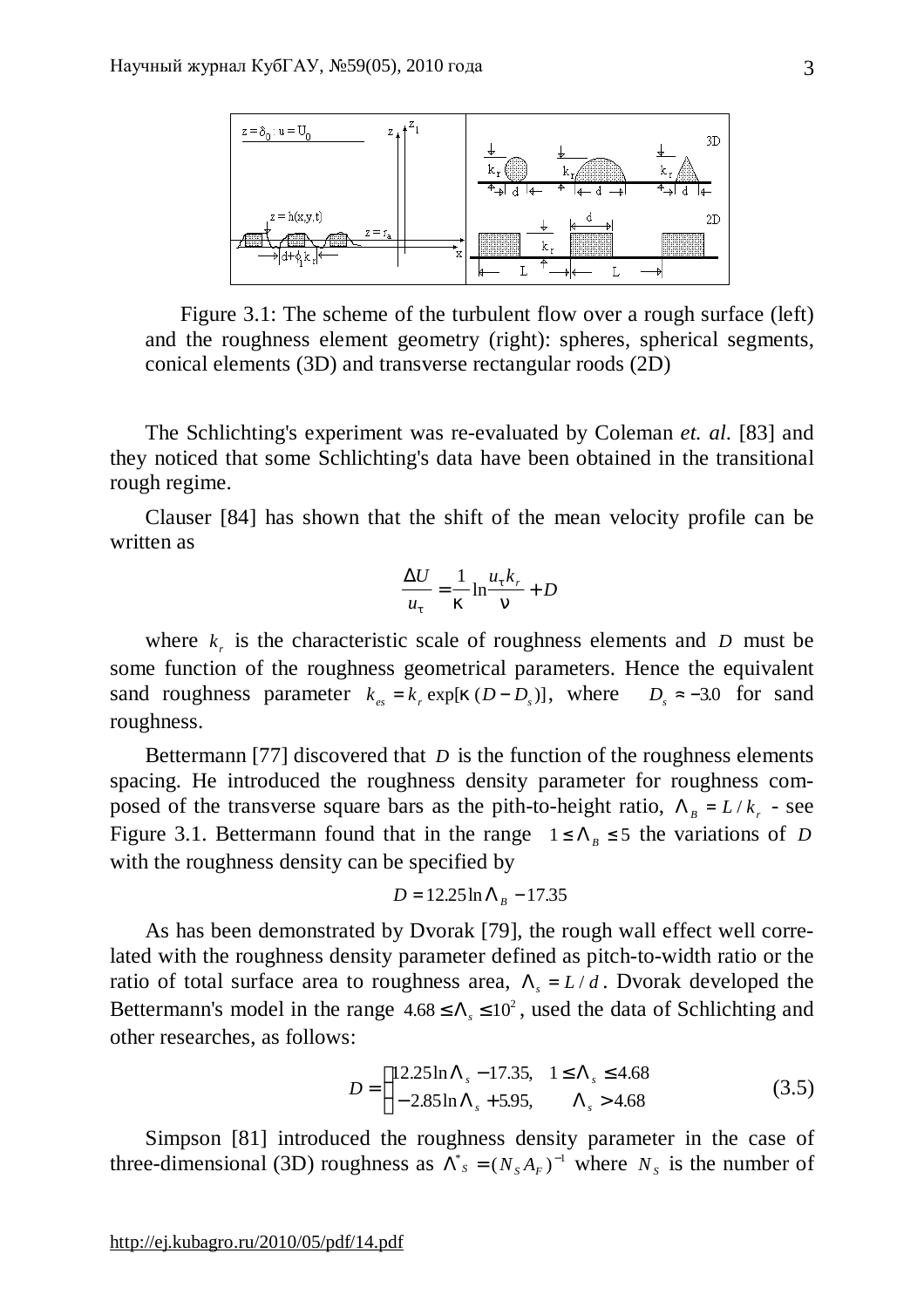significant roughness elements per unit area,  $A_F$  is the average frontal area of the significant roughness elements. He suggested the general interpretation of the Bettermann-Dvorak correlation (3.5): two branches (3.5) exist depending on the formation or absence of transverse vortices between roughness elements. Simpson also showed that the shape of the element is an important parameter.

The model been reported by Dirling [80] and verified by Grabow & White [85], takes into consideration the roughness elements shape parameters. The Dirling's density parameter is defined as  $\Lambda_D = (L/k_r)(A_W / A_F)^{4/3}$  where  $A_W$  is "the windward wetted surface area". In a case of two-dimensional (2D) roughness the Dirling's parameter leads to the Bettermann's roughness density parameter. As it was shown by Sigal & Danberg [86] the shape parameters effect can be described by the similar correlation such the equation (3.5) and that  $D = 2.2$  for the two-dimensional roughness in the range  $4.89 \le \Lambda_s \le 13.25$ . They also underlined that the correlation for 2D roughness elements is not the same as for 3D elements. On the other hand, Kind & Lawrysyn [87] confirmed that the Bettermann-Dvorak function  $D(\Lambda_s)$  in the form (3.5) can be successfully used for the correlation of experimental data in the aerodynamic experiments with the natural hoar-frost roughness.

Dalle Donne & Meyer [82] correlated their data and those of previously researches (data bases [88-105] considered below) used the roughness density parameter  $\Lambda_D^* = (L - d)/k_r$ . They developed the empirical model which can be applied to the turbulent flows in the annuli and tubes with inner surface roughened by rectangular ribs.

The roughness density parameter entered by Dalle Donne & Meyer [82] in case of 2D roughness elements can be transformed as follows

$$
\Lambda_D^* = (L - d) / k_r = (d / k_r)(\Lambda_s - 1)
$$

With this parameter the experimental data of Dalle Donne & Meyer [82] and other sources [88-105] summarized in Table 3.1 can be described by equations:

$$
D(\Lambda_D^*) = c_0 + (2 + 7/\Lambda_D^*) \lg \frac{k_r}{d} - R,
$$
  
\n
$$
R = \begin{cases} 9.3(\Lambda_D^*)^{-0.73}, 1 \le \Lambda_D^* \le 6.3\\ 1.04(\Lambda_D^*)^{-0.46}, 6.3 \le \Lambda_D^* \le 160 \end{cases}
$$
\n(3.6)

This correlation has been derived by Dalle Donne & Meyer [82] for the range of the experimental data parameters  $0.086 \le k_r / d \le 5.0$  and  $1.85 \le \Lambda_s \le 980$ . Therefore the rough surface effect depends on two roughness parameters  $k_r/d$  and  $\Lambda_D^*$ . Thus there is no any "universal" parameter for 2D roughness elements in the common case. But the experimental data with various  $k_r / d$  can be plotted together as the graph of the function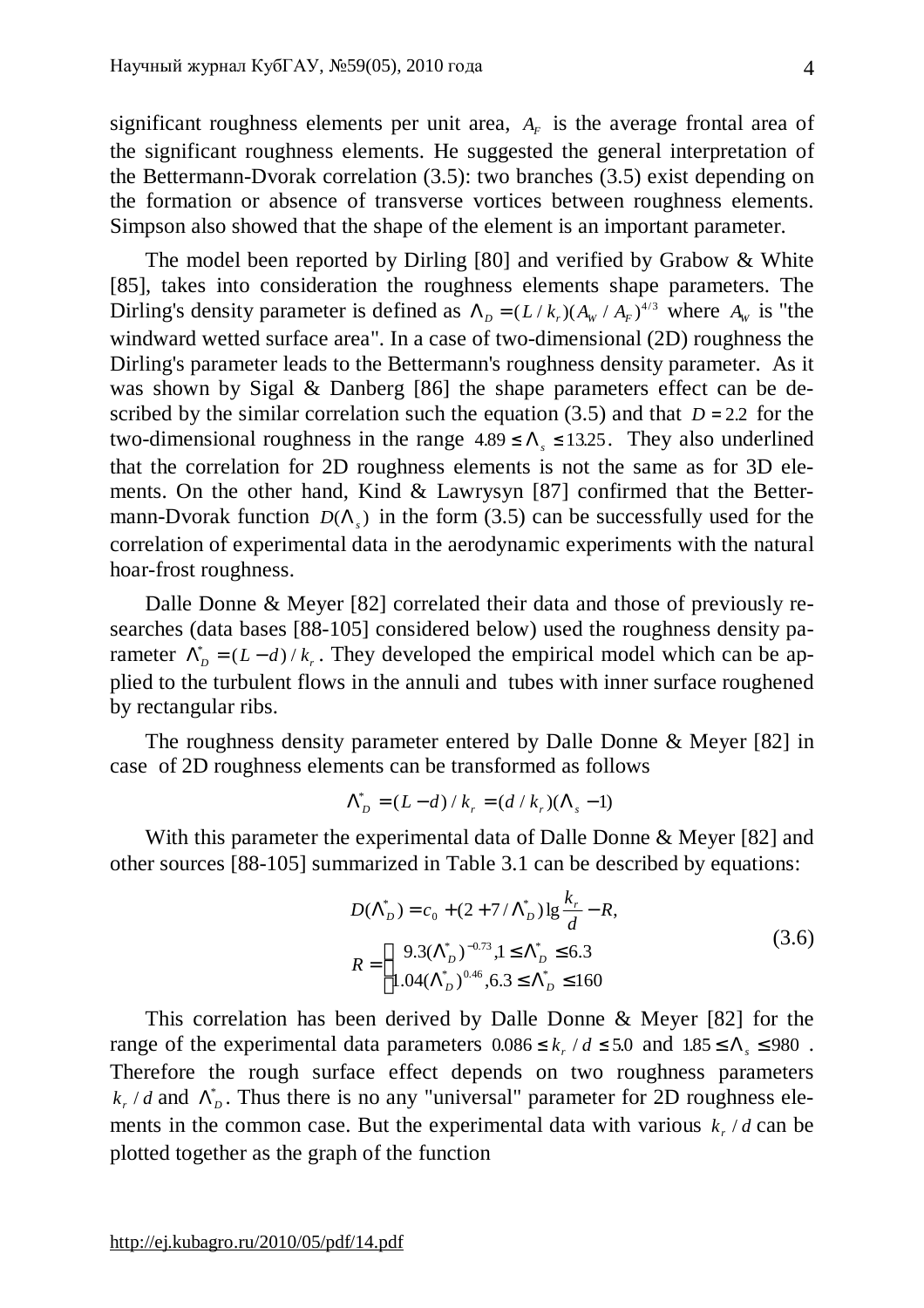$$
D_1(\Lambda_D^*) = D(\Lambda_D^*) - (2 + 7/\Lambda_D^*) \lg(k_r/d).
$$

| Authors                                 | Year | Geometry       | L/d           | $k_r/d$       | Symbol         |
|-----------------------------------------|------|----------------|---------------|---------------|----------------|
| Möbius                                  | 1940 | Tube           | 10.0-29.22    | $0.3 - 2.20$  | $\overline{3}$ |
| Chu & Streeter                          | 1949 | Tube           | 1.95-7.57     | 0.93          | $\overline{4}$ |
| <b>Sams</b>                             | 1952 | Tube           | $2.0 - 2.3$   | $0.88 - 1.37$ | 9              |
| Nunner                                  | 1956 | Tube           | 16.36         | 0.8           | 16             |
| Koch                                    | 1958 | Tube           | 9.8-980       | $1.0 - 5.0$   | 5              |
| Fedynskii                               | 1959 | <b>Annulus</b> | $6.67 - 16.7$ | 1.0           | 10             |
| Draycott & Lawther                      | 1961 | Annulus        | 2.0           | 1.0           | $\overline{2}$ |
| Skupinski                               | 1961 | Annulus        | 2.0-41.0      | 1.0           | 6              |
|                                         |      | Tube           | 22.2-133.4    | 2.0           |                |
| Savage & Myers                          | 1963 | Tube           | 3.66-43.72    | 1.33-2.67     | 13             |
| Perry & Joubert                         | 1963 | Wind tunnel    | 4.0           | 1.0           | 19             |
| Sheriff, Gumley &<br>France             | 1963 | Annulus        | $2.0 - 10.0$  | 1.0           | 14             |
| Gargaud & Paumard                       | 1964 | Tube           | $1.8 - 16.0$  | $1.0 - 1.67$  | $\mathbf{1}$   |
|                                         |      | Annulus        | $10.0 - 16.0$ | 1.0           |                |
| Bettermann                              | 1966 | Wind tunnel    | $2.65 - 4.18$ | 1.0           | 20             |
| Massey                                  | 1966 | Annulus        | 7.53-30.15    | 1.06          | 15             |
| Kjellström & Larson                     | 1967 | <b>Annulus</b> | 2.02-38.52    | 0.086-4.08    | 12             |
| Fuerstein & Rampf                       | 1969 | Annulus        | 2.91-25.04    | $0.42 - 2.50$ | 8              |
| Lawn & Hamlin                           | 1969 | Annulus        | 7.61          | 1.0           | 17             |
| Watson                                  | 1970 | Annulus        | 6.49-7.22     | 1.0           | 11             |
| Stephens                                | 1970 | Annulus        | 7.20          | 1.0           | 18             |
| Webb, Eckert &<br>Goldstein             | 1971 | Tube           | 9.70-77.63    | 0.97-3.88     | $\tau$         |
| Antonia & Luxton                        | 1971 | Wind tunnel    | 4.0           | 1.0           | 21             |
| Antonia & Wood                          | 1975 | Wind tunnel    | 2.0           | 1.0           | 22             |
| Dalle Donne & Meyer                     | 1977 | Annulus        | $4.08 - 61.5$ | $0.25 - 2.0$  | 24             |
| Pineau, Nguyen,<br>Dickinson & Belanger | 1987 | Wind tunnel    | 4.0           | 1.0           | 23             |

Table 3.1. Geometrical characteristic of 2D roughness investigated by various authors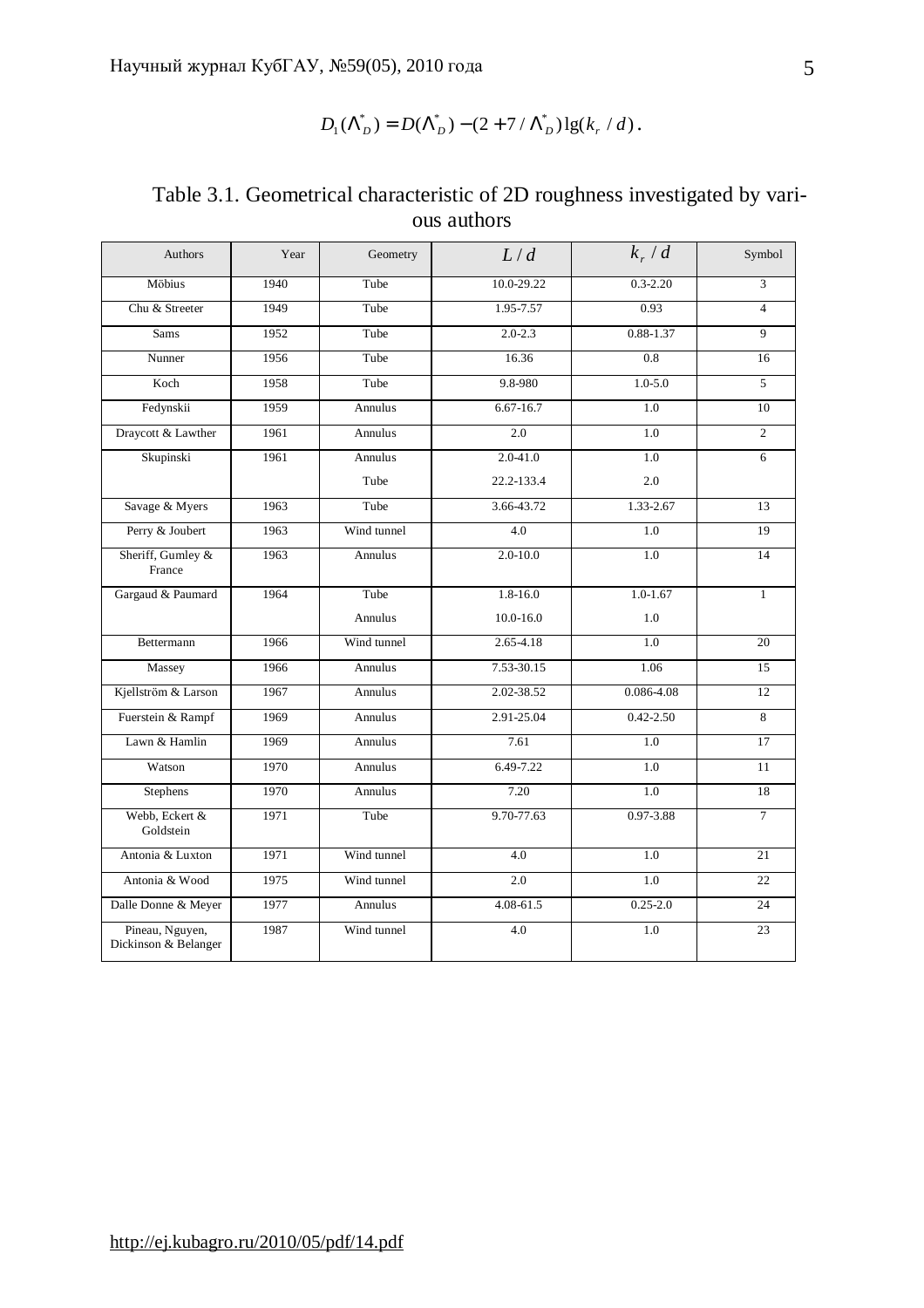

Figure 3.2: The rough surface effect on the turbulent flow: 2D roughness elements data [88-105], the solid line is calculated on the model of Dalle Donne & Meyer [82]

Figure 3.2 demonstrates  $D_1(\Lambda_p^*)$  calculated according to (3.6) - solid line (*1*) and the experimental data found for 2D roughness elements by various authors listed in Table 3.1 (the corrected and reduced data or  $R(\infty)_{01}$  from Table 2 of Dalle Donne & Meyer [82] has been used as long as correlation (3.6) was proposed for this values).The symbols description is given in the right part of Figure 3.2 and Table 3.1. As Figure 3.2 shows the correlation is good for the middle and high value of the roughness density parameter, but for  $\Lambda_D^* \approx 1$  the scatter of the points is rather large and can't be explained by the experimental technique differences only. The empirical model [82] can't explain the experimental behaviour of the mean velocity shift with a roughness density, which can be found out only by comparison of large number of the data, obtained by various authors [75-77, 81-83, 87-109].

Osaka & Mochizuki [110] examined d-type rough wall boundary layer in a transitionally and a fully rough regime. They have shown that in a transitionally rough regime the mean velocity logarithmic profile is confirmed and that the Karman constant has the same value as for the hydraulically smooth wall flow.

The mean velocity logarithmic profile widely used in the atmospheric turbulence research is given by (see [18-20, 25, 111-113]):

$$
\frac{U}{u_t} = \frac{1}{k} \ln \frac{z - z_d}{z_0}
$$

where  $z_d$  is the displacement height,  $z_0$  is the roughness length. Note that  $z_d$ and  $z_0$  are considered often as some adjustment parameters chosen for the best correlation of the local wind profile in the neutral stratified flow with the logarithmic profile. The model of the displacement height has been considered by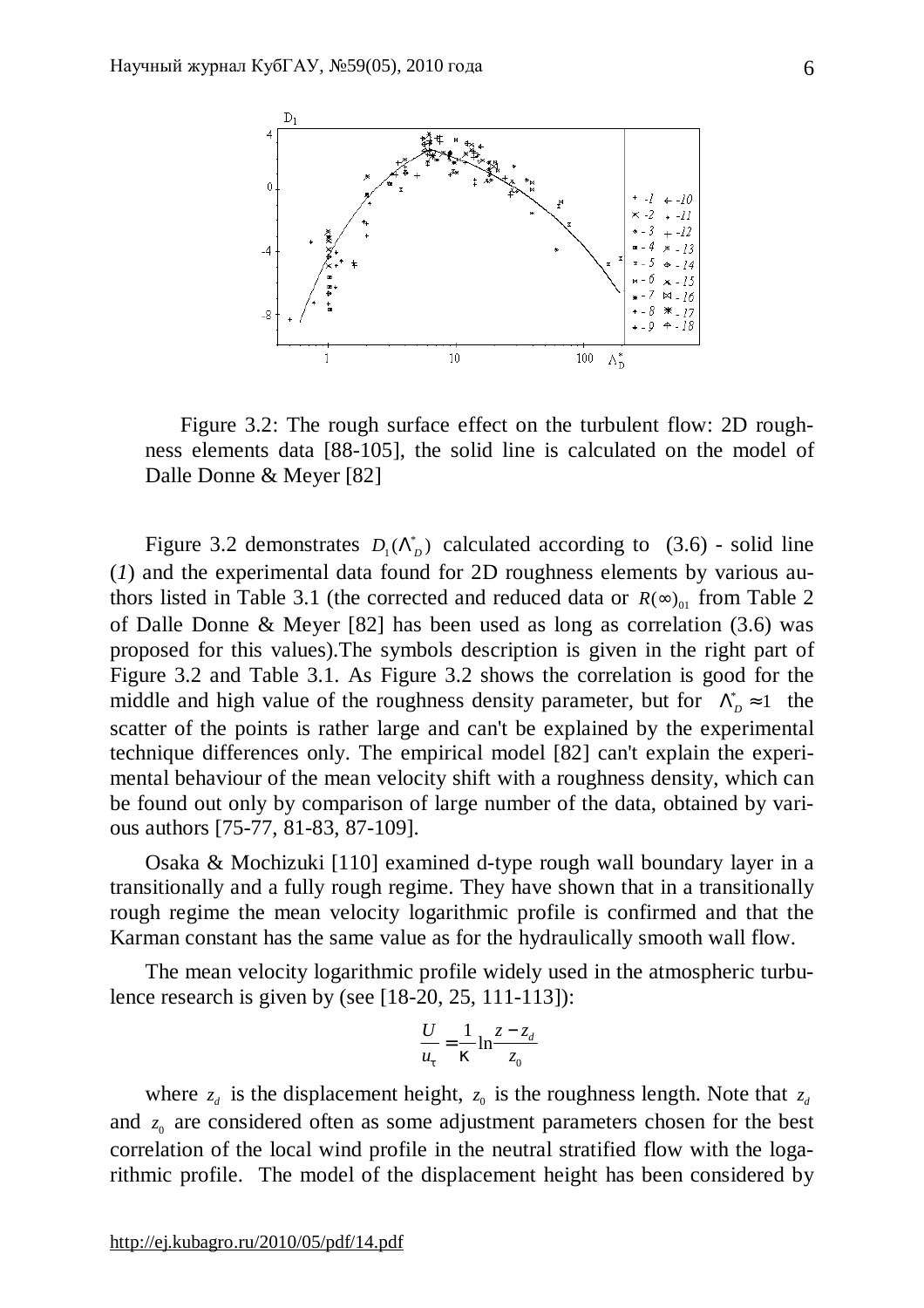Jackson [112]. The classification of the experimentally determined roughness length for various terrain types was given by Wieringa [113].

#### **3.2 Model of wall roughness effect on turbulent flow**

The effective wall location was defined by Schlichting [76] as the mean height of the roughness elements and in the mathematical form can be written as:

$$
\Delta z = r_a = \frac{1}{L_x L_y} \iint_{\Delta x \Delta y} r(x, y) dx dy
$$
 (3.7)

where  $z = r(x, y)$  is the relief of the rough surface - see Figure 3.1,  $L_x, L_y$  are the rough wall scales in the *x*, *y* directions,  $\Delta x \Delta y = L_x L_y$ .

In a case of two dimensional roughness considered by Dvorak [79] and Simpson [81] the roughness density parameter depends on the width and pitch of roughness elements (see Figure 3.1):  $\Lambda$ <sub>s</sub> = *L/d*. The mean roughness height depends on the height of roughness elements as  $r_a = ak_r / \Lambda_s$ , where *a* is the numerical constant which equals to unity in this case. Using the Bettermann-Dvorak's equation (3.5) in the rang  $4.68 \le \Lambda_s \le 10^2$  the shit of the mean velocity can be presented as a function of the mean roughness height, thus we have

$$
\frac{\Delta U}{u_t} = \frac{1}{k} \ln \frac{u_t k_r}{n} + D \approx 2.5 \ln \frac{u_t k_r}{n \Lambda_s} - 0.35 \ln \Lambda_s + 5.95 =
$$

$$
= 2.5 \ln \frac{u_t r_a}{n} - 0.35 \ln \Lambda_s + 5.95
$$

In this approach the mean velocity profile in the turbulent flow over a rough surface can be rewritten as follows

$$
\frac{U}{u_t} = \frac{1}{k} \ln \frac{z_1}{r_a} + 0.35 \ln \Lambda_s - 0.45
$$

If we redefined the main roughness scale then the mean velocity profile takes the form which widely used in the atmosphere research:

$$
\frac{U}{u_t} = \frac{1}{k} \ln \frac{z_1}{r_0}
$$
 (3.8)

where  $\ln r_0 = \ln r_a - 0.35k \ln \Lambda_s + 0.45k \approx \ln r_a - 0.14 \ln \Lambda_s + 0.18$ . Practically  $r_0 \approx r_a$ for  $\Lambda_s = 5$  and  $r_0 \approx 0.63 r_a$  for  $\Lambda_s = 100$ . Hence, the logarithmic profile mainly depends on the mean height of the roughness elements in this range of the roughness density.

Let us consider the random function defined as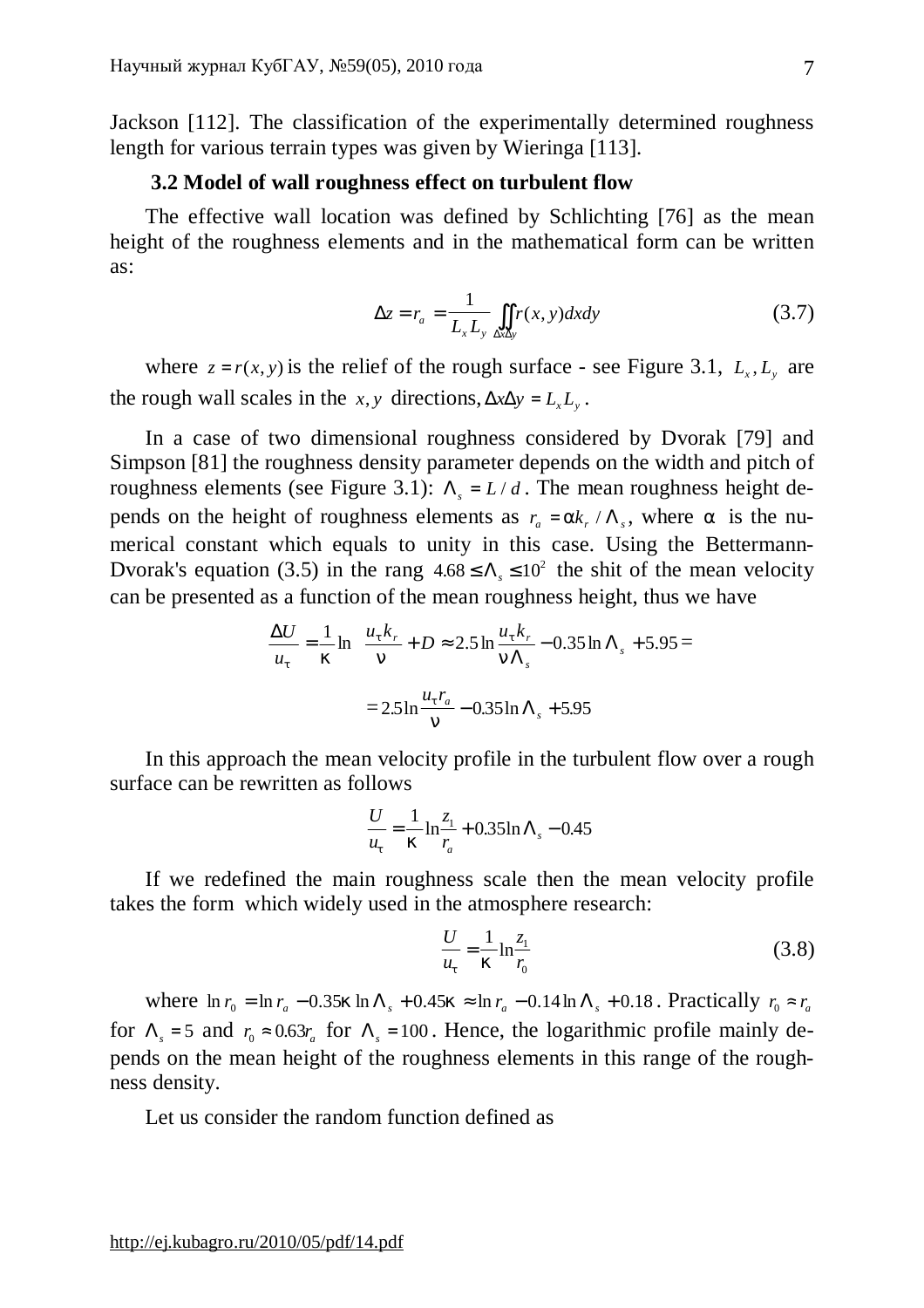$$
\tilde{u}(z_1/r) = \frac{u_t}{k} \ln \frac{z_1}{r}
$$
\n(3.9)

where  $r$  is the random parameter with the mean value given by

$$
r_a = \int_0^\infty r f_s(r) dr
$$

here  $f_s = f_s(r)$  is the density of a probability distribution function (roughness statistic function) normalised on unity:

$$
\int_0^\infty f_s(r)dr=1
$$

Both parts of equation (3.9) can be averaged with this function as follows

$$
U(z_1) = \int_{0}^{\infty} \tilde{u}(z_1 / r) f_s(r) dr = \frac{u_t}{k} \int_{0}^{\infty} (\ln z_1 - \ln r) f_s(r) dr = \frac{u_t}{k} \ln \frac{z_1}{r_0}
$$

where  $\ln r_0 = \int_0^\infty \ln(r) f_s(r) dr$ . With this result the mean-squared-value of the velocity fluctuations can be calculated as

$$
d\widetilde{u}^2 = \int_0^{\infty} (\widetilde{u} - U)^2 f_s(r) dr = \frac{u_t}{k} \int_0^{\infty} (\ln r - \ln r_0)^2 f_s(r) dr
$$

Therefore we have

$$
d\widetilde{u}^2 = \frac{u_t}{k} \left( \left\langle \ln^2 r \right\rangle - \ln^2 r_0 \right)
$$

Thus, the random function  $\tilde{u}(z_1/r)$  can be used for the mean velocity calculation as well as for the mean-squared-value of the velocity fluctuations modelling. Our main idea is that the random function  $\tilde{u}(z_1/r)$  can be calculated on the basis of a solution of the Navier-Stokes equation due to the *surface layer transformation*

$$
\widetilde{u}(z_1/r) = \lim_{dV \to dV_s} \frac{1}{dV} \int_{dV} u(x, y, h_1) dx dy dz
$$
\n(3.10)

where  $h_1 = z_1 / r(x, y)$  is fixed over the integrated region,  $h_1 = z_1 / r = const$ , *dV* is an arbitrary volume put in  $dV = L_x L_y dz$  and containing  $dV_s$  as a whole,  $dV_s$  is the subregion in which altitude of the rough surface  $r(x, y)$  varies in limits from *r* up to  $r + dr$ , hence by definition  $dV_s = dVf_s(r)dr$ .

Note, that the surface layer transformation is only a kind of averaging procedure which conserves the function properties across a boundary layer. The Navier-Stokes equation can be averaged with the surface layer transformation (3.10) instead the normal Reynolds averaging method to derive then the equation for the random amplitude  $\tilde{u}(z_1/r)$ . Unfortunately it's impossible to use this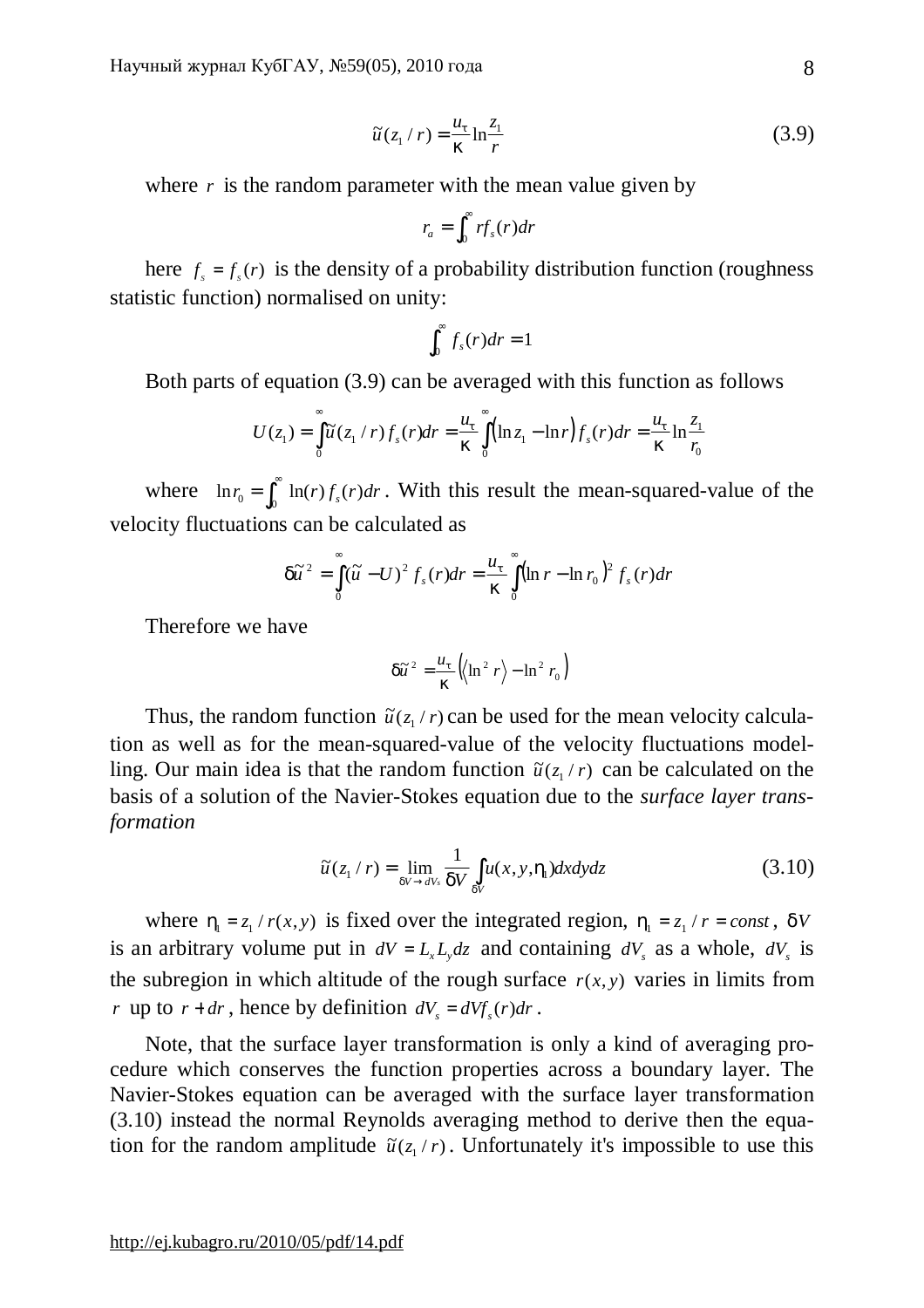method in the simple form (3.10), because, for example, in the case of a smooth flat plate  $r = 0$ .

Therefore we suppose that there is a surface  $z = h(x, y, t)$  (the dynamic roughness surface) inside the flow domain which can be used for modelling the rough surface effect on the turbulent flow. Without any limits we can choose a surface  $z = h(x, y, t)$  close to the wall surface  $z = r(x, y)$ , but not equal to  $r(x, y)$ .

Let  $h(x, y, t) = r(x, y) + h_r(x, y, t)$ , where  $h_r(x, y, t)$  is the height of the viscous sublayer over the rough surface. In the turbulent flow the surface  $z = h(x, y, t)$  can be described by random continuous parameters *h, h<sub>t</sub>, h<sub>x</sub>, h<sub>y</sub>* characterised the height, velocity and inclination of the surface elements. Let's define the subregion  $dV$ <sub>*s*</sub> in which the local height of the rough surface  $r(x, y)$  varies in limits from *r* up to  $r + dr$  and parameters of the surface  $z = h(x, y, t)$  in limits from *h* up to  $h + dh$ , from  $h_t$  up to  $h_t + dh_t$ , from  $h_x$  up to  $h_x + dh_x$ , from  $h_y$  up to  $h_y + dh_y$ , thus

$$
dV_s = dVf_s(r, h, h_x, h_y, h_t) dr dh dh_x dh_y dh_t,
$$

where  $f_s = f_s(r, h, h_x, h_y, h_t)$  is the multiple density of a probability distribution function. Therefore in common case the surface layer transformation can be written as follows (instead of eq.  $(2.1)$  or  $(3.10)$ )

$$
\widetilde{\mathbf{u}}(z_1/h, t, r, h, h_x, h_y, h_t) = \lim_{dV \to dV_s} \frac{1}{dV} \int_{dV} \mathbf{u}(x, y, h, t) dx dy dz
$$

where  $h = z_1 / h(x, y, t)$  is fixed over the region of integration,  $h = z_1 / h = const$ , *dV* is an arbitrary volume put in  $dV = L_x L_y dz$  and containing  $dV_s$ as a whole.

Here again we have the starting point of the theory of turbulence explained in second chapter. On this way we have lost the simplicity of transformation (3.10), as there is an unknown dynamic roughness function  $h = h(x, y, t)$  in transformation  $(2.1)$ .

The additive dynamic roughness surface model considered above is given by

$$
h(x, y, t) = r(x, y) + hr(x, y, t)
$$

where  $h_r(x, y, t)$  is the height of the viscous sublayer over the rough surface. Averaged this equation over a large area  $\Delta x \Delta y = L_x L_y$ , we have:  $\bar{h} = r_a + \bar{h}_r$ ,  $\bar{h}_t = \bar{h}_t$ , where  $r_a$  is the mean roughness height, i.e.

$$
r_a = \frac{1}{L_x L_y} \iint_{\Delta x \Delta y} r(x, y) dx dy
$$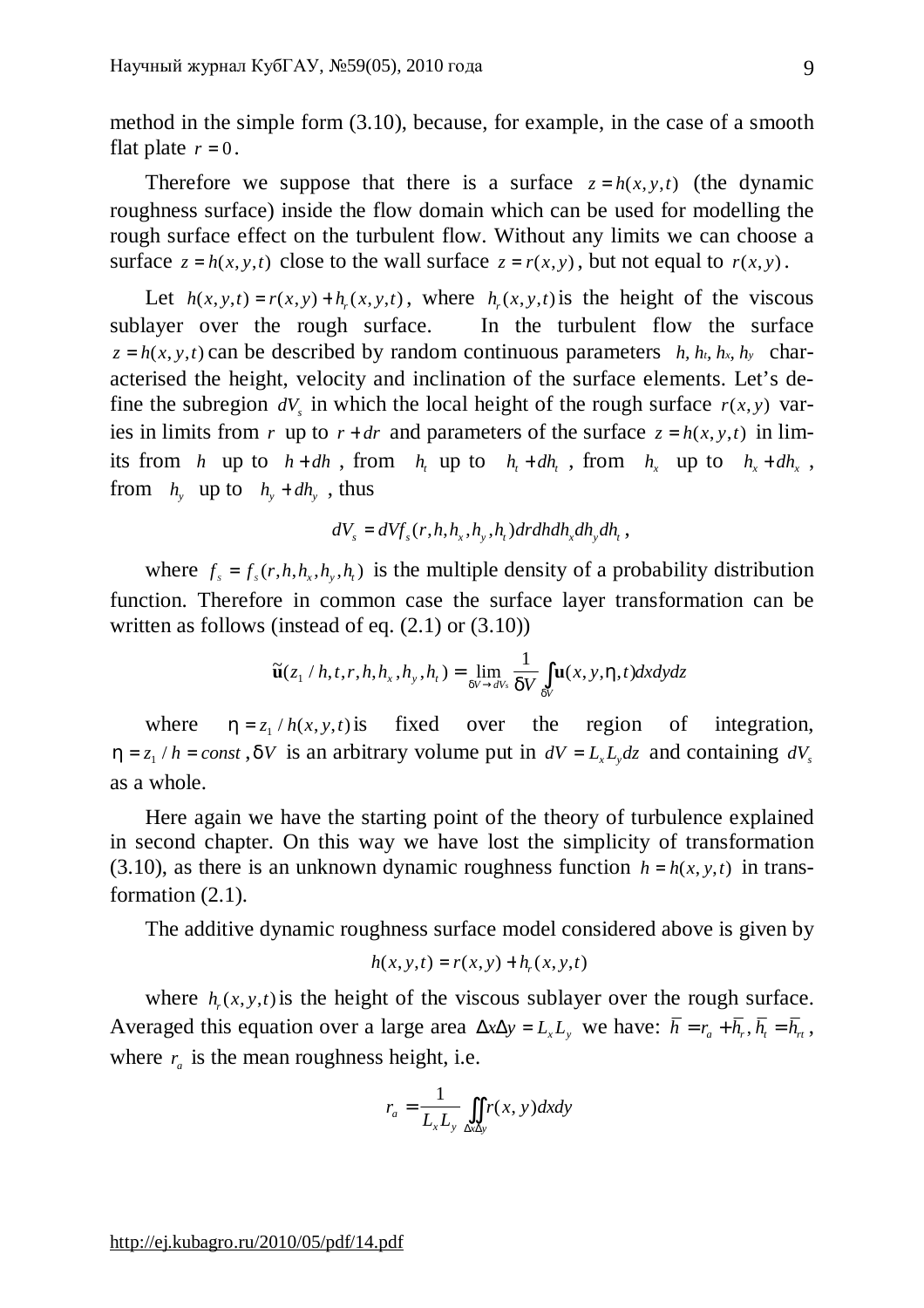After replacing of the origin of the coordinate system in the new position  $z \rightarrow z - r_a$  the dynamic roughness equation can be written as:

$$
h_1(x, y, t) = r(x, y) - r_a + h_r(x, y, t)
$$
\n(3.11)

where  $\bar{h}_1 = \bar{h}_1$ ,  $\bar{h}_{1t} = \bar{h}_{rt}$ . Thus, we can imagine the smooth wall located at  $z = r_a$  as it was defined by Schlichting [76] and the dynamic roughness surface with the dynamic roughness parameters given by  $(3.11)$ . For this problem we should suggest that  $h_1 > 0$ .

Note that the fluid flow near the plate surface  $z = r_a$  is a typical heterogeneous flow included two parts: the roughness rigid elements part  $S_a = S_a(r_a)$  and the fluid flow part equals to  $\Delta S - S_a$ , where  $\Delta S = L_x L_y$ . Put  $\Lambda_a = \Delta S / S_a(r_a)$  is the ratio of the whole area  $\Delta S = L_x L_y$  to the roughness area  $S_a = S_a(r_a)$  at  $z = r_a$ . The roughness density parameter proposed by Dvorak [79] is given by  $\Lambda$ <sub>s</sub> =  $\Delta S / S$ , where S is the total roughness area. Since  $r_a = ak_r / \Lambda_s$ , so  $\Lambda_a = \Lambda_a(r_a)$  can be considered as a function of the Dvorak's roughness parameter:  $\Lambda_a = \Lambda_a(\Lambda_s)$ . For the roughness elements considered by Bettermann [77], Schlichting [76] and Coleman *et. al*. [83] this function can be calculated in the closure form.

For the roughness compounds by the spherical uniform elements  $r_a = 2k_r / 3\Lambda_s$ ,  $S_a(r_a) = S[1-(1-2r_a / k_r)^2]$ , hence

$$
\frac{1}{\Lambda_a} = \frac{8}{3\Lambda_s^2} \left( 1 - \frac{2}{3\Lambda_s} \right)
$$
 (3.12,a)

In the case of the surface roughened by spherical segments (Figure 3.1) we have:  $r_a = k_r(3 + k_r^2/r^2)/6\Lambda_s$ ,  $S_a(r_a) = S(1 + r_a k_r/r^2)(1 - r_a / k_r)$ , therefore

$$
\frac{1}{\Lambda_a} = \frac{S_a(r_a)}{\Delta S} = \frac{1}{\Lambda_s} \left( 1 - \frac{3 + e}{6\Lambda_s} \right) \left( 1 + \frac{e(3 + e)}{6\Lambda_s} \right) \tag{3.12,b}
$$

where,  $e = k_r^2 / r^2$ .

In the case of the surface with conical uniform elements we have

$$
S_a(r_a) = S(1 - r_a / k_r)^2
$$
,  $r_a = k_r / 3\Lambda_s$ , thus

$$
\frac{1}{\Lambda_a} = \frac{1}{\Lambda_s} \left( 1 - \frac{1}{3\Lambda_s} \right)^2 \tag{3.12,c}
$$

In the case of two dimensional roughness as it has been considered by Bettermann [77], Dvorak [79] and Dalle Donne & Meyer [82]  $\Lambda_a = \Lambda_a(r_a)$  depends only on the roughness elements width and pitch (see Figure 3.1):

$$
\Lambda_a = \Lambda_s = L/d \tag{3.12,d}
$$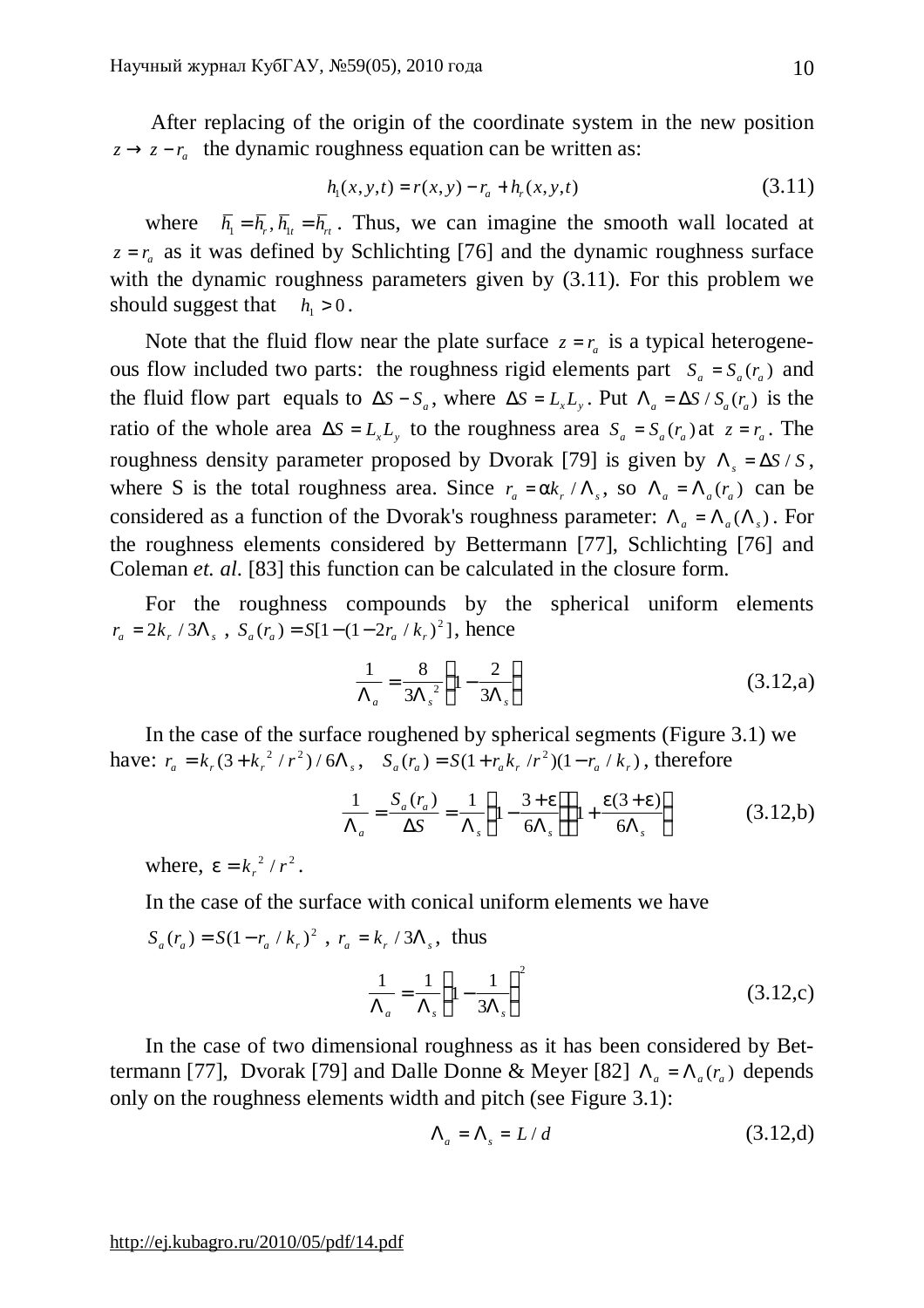The mean liquid surface between the roughness elements at  $z = r_a$  equal to  $(1-1/\Lambda_a)$ ∆*S*, therefore the mean fluid density  $\bar{r} = (1-1/\Lambda_a)r$  (note, that in the real case additionally some liquid volume can be excluded from the mean flow, hence it can be  $\bar{r} = (1 - f / \Lambda_a)r$  where  $f \ge 1$  is the shape parameter counted for instance the liquid involved in the viscous sublayer around the roughness elements). The mean dynamic viscosity is defined as

$$
\overline{m} = \overline{r} n = (1 - 1/\Lambda_a) m .
$$

Thus,  $\Lambda_a = \Lambda_a(r_a)$  is the important parameter for the rough surface effects modelling because the boundary condition for the mean velocity gradient should be given at  $z = r_a$ .

The mean velocity logarithmic profile in the turbulent flow over the rough surface can be derived from  $(2.27)$  written in the new coordinate system:

$$
\frac{du^+}{dz_1^+} = \frac{\exp(\hat{\mathbf{B}}_0 - \hat{\mathbf{B}})}{kl^+ \sqrt{1 + (z_1^+ / l^+)^2}}, \ \hat{\mathbf{B}} = -\frac{h_1}{n} \int_0^{h_1} \frac{\tilde{W} dh_1}{1 + n_1^2 h^2}
$$
(3.13)

where  $z_1 = z - r_a$ ,  $\hat{R}_0 = \lim_{h \to \infty} \hat{R}(h)$ ,  $h = z_1 / h_1$ ,  $n_1 = \sqrt{h_{1x}^2 + h_{1y}^2}$ 1  $=\sqrt{h_{1x}^2+h_{1y}^2}$ .

The boundary condition for the equation (3.13) on the effective smooth wall is given by

$$
\overline{m}du/dz_1 = t_a
$$
 at  $z_1^+ = 0$  (3.14,a)

where  $t_a$  is the effective shear stress applied to the effective smooth wall at  $z = r_a$ . Thus for the dimensionless mean velocity gradient on the effective wall in common case one can propose that

$$
\overline{m}du^{+}/dz^{+} = \overline{m}G_{a} = mt_{a}/t_{w}
$$
 at  $z_{1}^{+} = 0$  (3.14,b)

As it follows from the mean velocity logarithmic profile in the turbulent flow established by Schlichting (see eq. (3.4)) the dimensionless turbulent length in the first equation (3.13) depends on the roughness parameters and thus can't be defined from an equation similar to eq.  $(2.24)$ . To define  $1^+$  note, that for the completely rough regime in the classical sense, when  $k_r^+ \gg 1$ , one can suppose that  $\hat{P} \approx \hat{P}_0$ . Then the exact solution of the problem (3.13)-(3.14) can be written as

$$
u^{+} = \frac{1}{k} \ln \left( kG_a z_1^{+} + \sqrt{1 + (kG_a z_1^{+})^2} \right)
$$
 (3.15)

But this equation also follows from (38) if we put  $R<sub>t</sub> = 0$  in the non-linear model (24), and therefore  $\hat{F} = \hat{F}_0 = 0$ . Hence, in the case of turbulent flow over a rough surface the main turbulent length scale can be defined as  $I^+ = 1/kG_a \neq I_0^+$ , and the second scale of the turbulent velocity equals zero. The mean velocity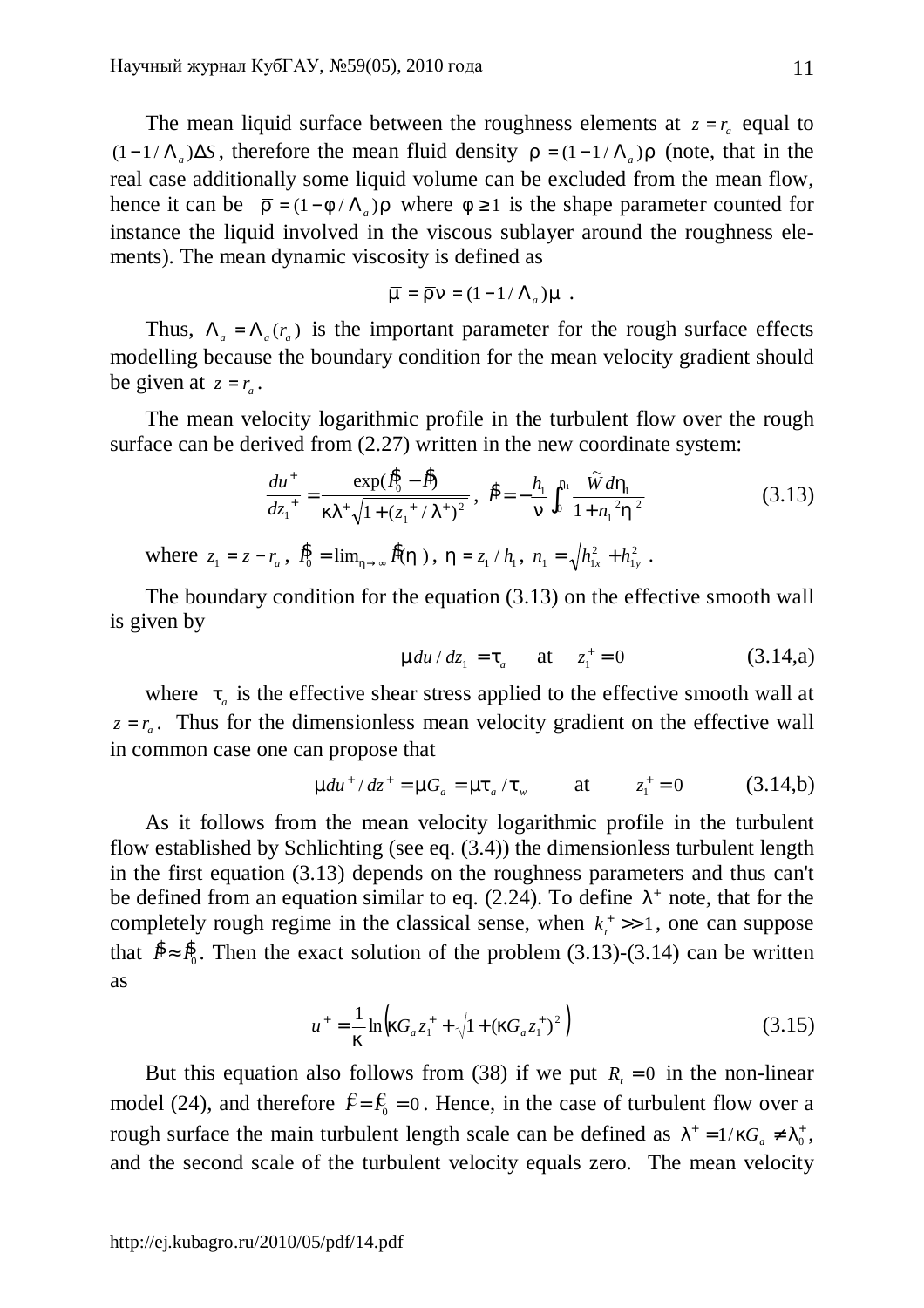logarithmic profile follows from (3.15) at the long distance from the wall. Put  $z_1^* \gg 1/kG_a$  in (3.15), and then we have

$$
u^{+} = \frac{1}{k} \ln z_1^{+} + c
$$
, with  $c = \frac{1}{k} \ln(2kG_a)$ .

This equation can be rewritten in the standard form as follows:

$$
u^{+} = \frac{1}{k} \ln z_{1}^{+} + c_{0} - \frac{1}{k} \ln k_{r}^{+} - D(\Lambda_{s}) ,
$$
\n
$$
D(\Lambda_{s}) = c_{0} + \frac{1}{k} \ln \frac{1}{2kk_{r}^{+}G_{a}}
$$
\n(3.16)

where  $c_0 = 5.015$ . Note, that the finale result (3.16) mainly depends on the mean velocity gradient applied to the effective surface at  $z_1^+ = 0$ .

There are two available cases which can be realised in the experimental situation: the roughness elements installed on the absolutely smooth surface and the roughness elements installed on the rough surface. In the first case we suppose that the mean velocity gradient applied to the effective smooth wall is proportional to the velocity gradient over a smooth surface given by the first equation (2.27) for  $z = r_a$ . Used the boundary condition (3.14, b) we have:

$$
(1 - f / \Lambda_a)G_a = \frac{b_r \exp[I_0 - I(r_a^+)]}{k_r \pi_a^+ \sqrt{1 + (I_0^+ / r_a^+)^2}}
$$
(3.17)

where the shape parameter  $f \geq 1$  introduced to estimate the frontal and leeward re-circulation zones effect,  $r_a^+ = r_a u_t / n$ ,  $b_r$  is the parameter. Suggested that 0  $b_r / \sqrt{1 + (l_0^+ / r_a^+)^2} = b$  $r \sqrt{1 + (I_0^+ / r_a^+)^2} = b_0$  where  $b_0$  is a function of the roughness parameter, we have (for the smooth background surface):

$$
(1 - f/\Lambda_a)G_a = \frac{b_0 g}{kr_a^+}, \qquad g = \exp[I_0 - I(r_a^+)] \tag{3.18}
$$

here *g* is the transitional layer parameter. Note, that for the high value of the roughness density parameter may be  $k_r^+ >> 1$  (completely rough regime in the classical sense), but simultaneously  $r_a^+ = ak_r^+ / \Lambda_s \le 1$ . Thus we have  $g = 1$  for the completely rough regime that defined only for  $r_a^+ \gg l_0^+$  as it follows from the second equation (3.18). The main turbulent length scale can be estimated from (3.18) as  $I^+ = 1/kG_a = r_a^+ (1 - f / \Lambda_a) / b_0 g$ . Substituted  $G_a$  from (3.18) into the second equation (3.16) finally we have:

$$
D(\Lambda_s) = c_0 + \frac{1}{k} \ln \frac{a(1 - f/\Lambda_a)}{2b_0 \Lambda_s} - \frac{\ln g}{k}
$$
 (3.19)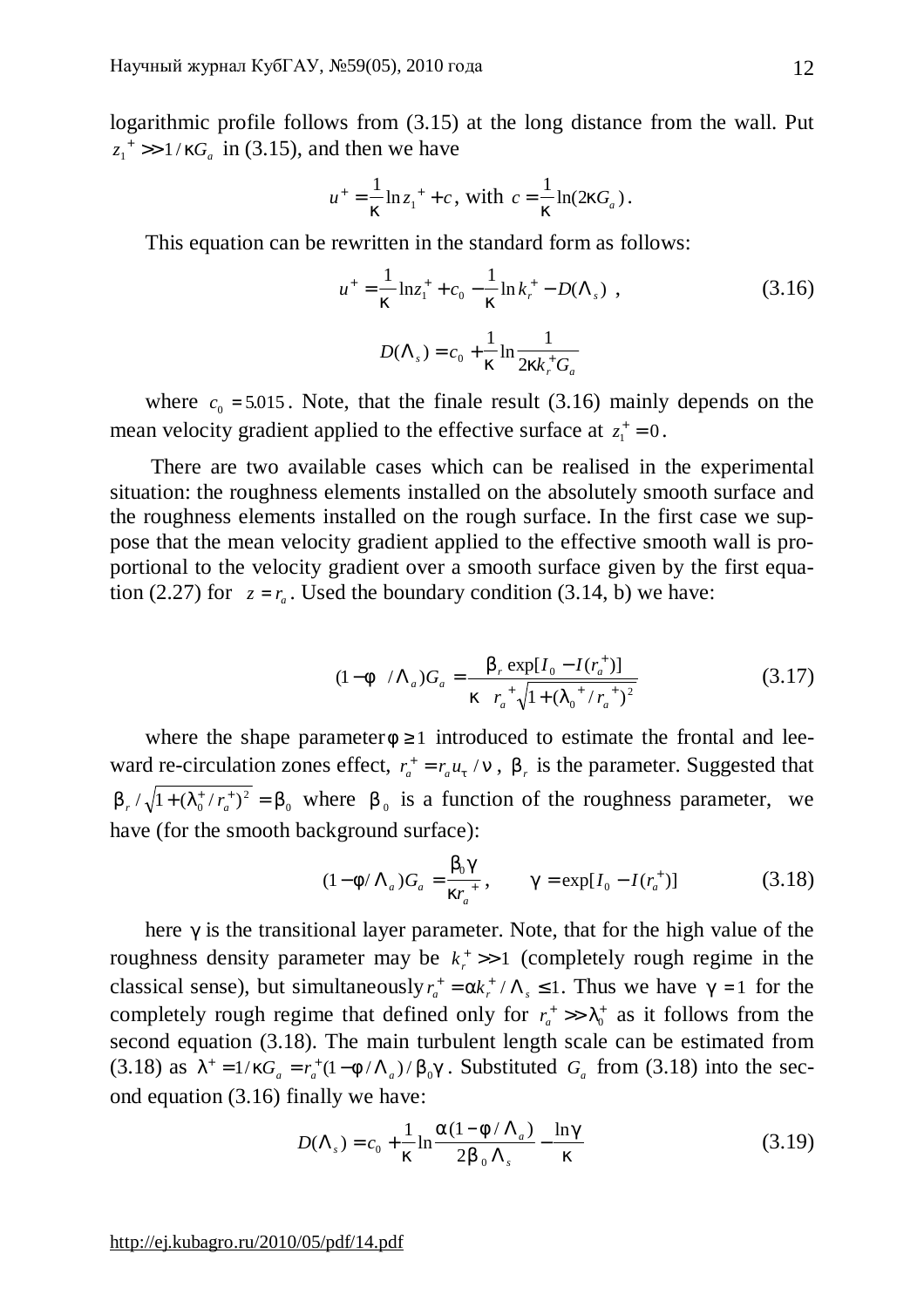The rough surface effects model (3.19) depends on two parameters  $b_{0}$ ,  $f$ chosen from the best correlation with the experimental data. We should underline that  $b_0$  is the friction parameter of the rough surface and  $f$  is the parameter of the mean density of fluid involved in the mean turbulent flow at the level  $z = r_a$ .

In the second case the mean velocity gradient model is the same as (3.19) but we should put  $r_a = ak_r / \Lambda_s + r_g$  where the averaged height of the background roughness is  $r<sub>g</sub>$ . Both models have been testified and shown the good agreement with the experimental data.

## **3.3 Modelling of roughness density effect. 3D roughness elements**

To test the roughness surface effect model (3.19) the turbulent flow data for 3D roughness elements obtained by Schlichting [76] and re-evaluated by Coleman *et. al*. [83] has been used. The main result reported by Coleman *et. al*. [83] is that some Schlichting's data was obtained probably in the transitionally rough regime. The experimental techniques in Schlichting's [76] and Coleman *et. al*. [83] experiments have been analyzed and it was surmised that Schlichting's data was measured in the fully rough regime but some details of his experimental technique have not been reported.

The computed (*1*) and experimental data by Schlichting (*3*) and Coleman *et. al*. (*5*) are shown in Figure 3.3 for spheres (Fig. 3.3,a), spherical segments (Fig. 3.3,b) and cones (Fig. 3.3,c). The points (*4*) are computed from the experimental data by Coleman *et. al*. [83] which has been corrected with transitional layer parameter *g* calculated on (2.22) as follows  $g = \exp[1.264 - 0.805 \arctan(0.048r_a^+)]$ .

As it shown in Figure 3.3 the transitional layer effect is essential for the plate with roughness in a form of spherical segments (two points with  $k_r^+$  = 14; 27 and consequently  $\Lambda_s$  = 31.8; 17.9) and conical elements (two points with  $k_r^+ = 55$ ; 211 and  $\Lambda_s = 31.8$ ; 17.9 respectively), and relatively small for all data with  $r_a^+ = a k_r^+ / \Lambda_s \ge 16$ , including data for the plate roughened by spheres.

Note, that the experimental data re-evaluated by Coleman *et. al*. [83] is getting closer to the original Schlichting's data after the correction on the transitional layer effect. Therefore it seems to be clear that the data by Coleman *et. al*. [83] is rather based on another experimental technique then the original Schlichting's data [76].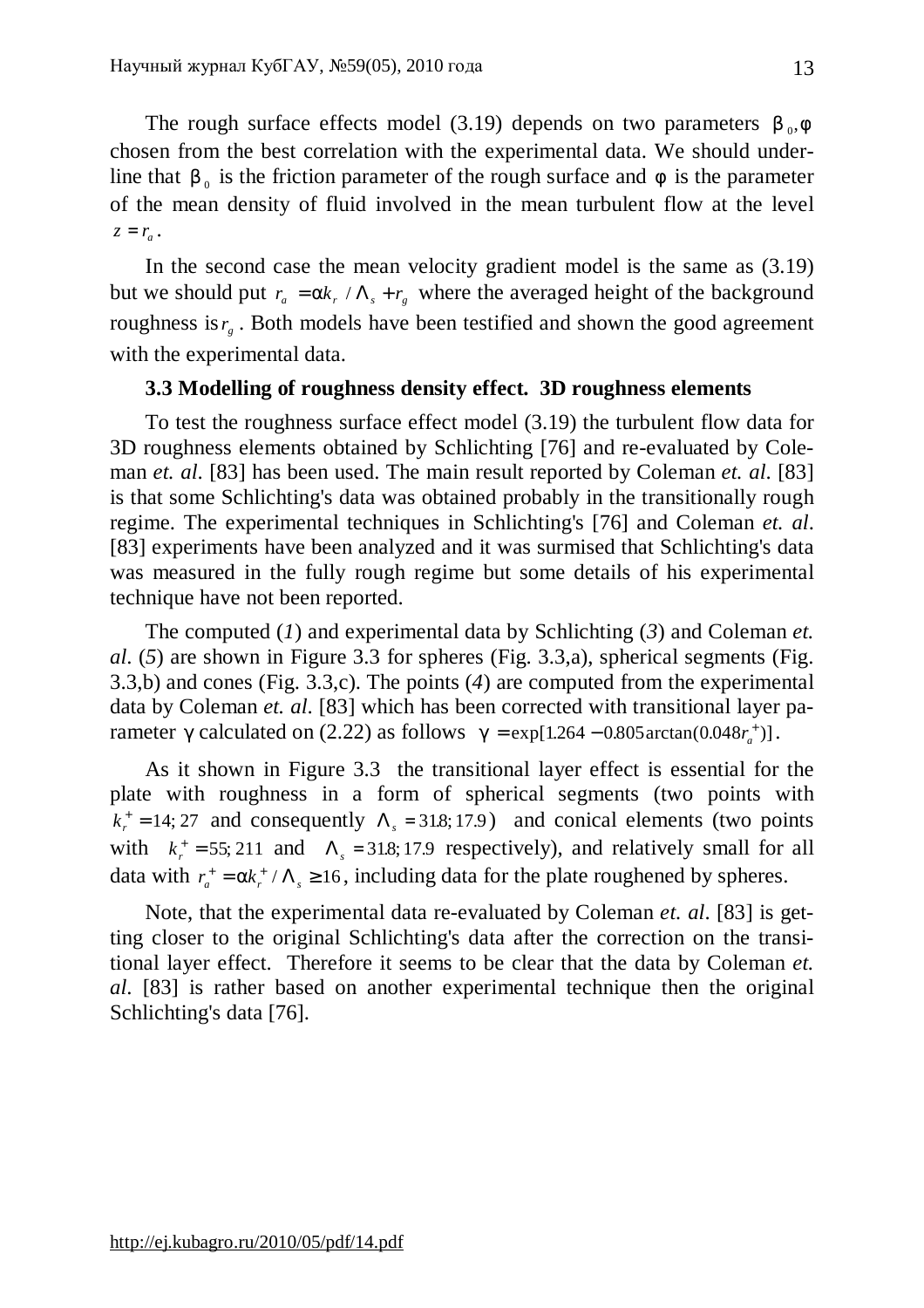

Figure 3.3: Roughness density effect on the turbulent boundary layer for 3D roughness elements: a) spheres; b) spherical segments; c) cones; d) generalised correlation

The corrected data has been used to estimate the parameters  $b_{0}$ , f in the equation (3.19) which can be written for the completely roughness regime  $(g = 1)$  as follows

$$
D(\Lambda_s) = c_0 + \frac{1}{k} \ln \frac{a(1 - f/\Lambda_a)}{2b_0 \Lambda_s}
$$
 (3.20)

The roughness parameters  $a, \Lambda_a = \Lambda_a(r_a)$  are given by (3.12, a-c) for the spheres, spherical segments and conical elements respectively.

As it has been established in the case of the plate with spheres  $b_0 = 0.65$ , *f* = 1.11 for the data obtained by Coleman *et. al*. [83] (solid line (*1*) in Figure 3.3,a) and  $b_0 = 0.4$ ,  $f = 1.25$  for the corrected points. For the roughness elements in the form of spherical segments  $b_0 = 3$ ,  $f = 1$  (solid line (*1*), Figure 3.3,b) and for the conical elements  $b_0 = 0.7$ ,  $f = 1$  - see Figure 3.3,c. For comparison the Bettermann-Dvorak's correlated line (*2*) also is shown in Figure 3.3.

The magnitude  $b_0$  can be explained in terms of the rough surface drag which has the same value for the spheres and conical elements and mach less for the surface with spherical segments. The mean fluid density parameter is  $f \approx 1$  for considered types of roughness elements. Note that in the case of the surface roughened by spheres the function  $D(\Lambda_s)$  has a maximum at  $\Lambda_s \approx 2.35$  (as has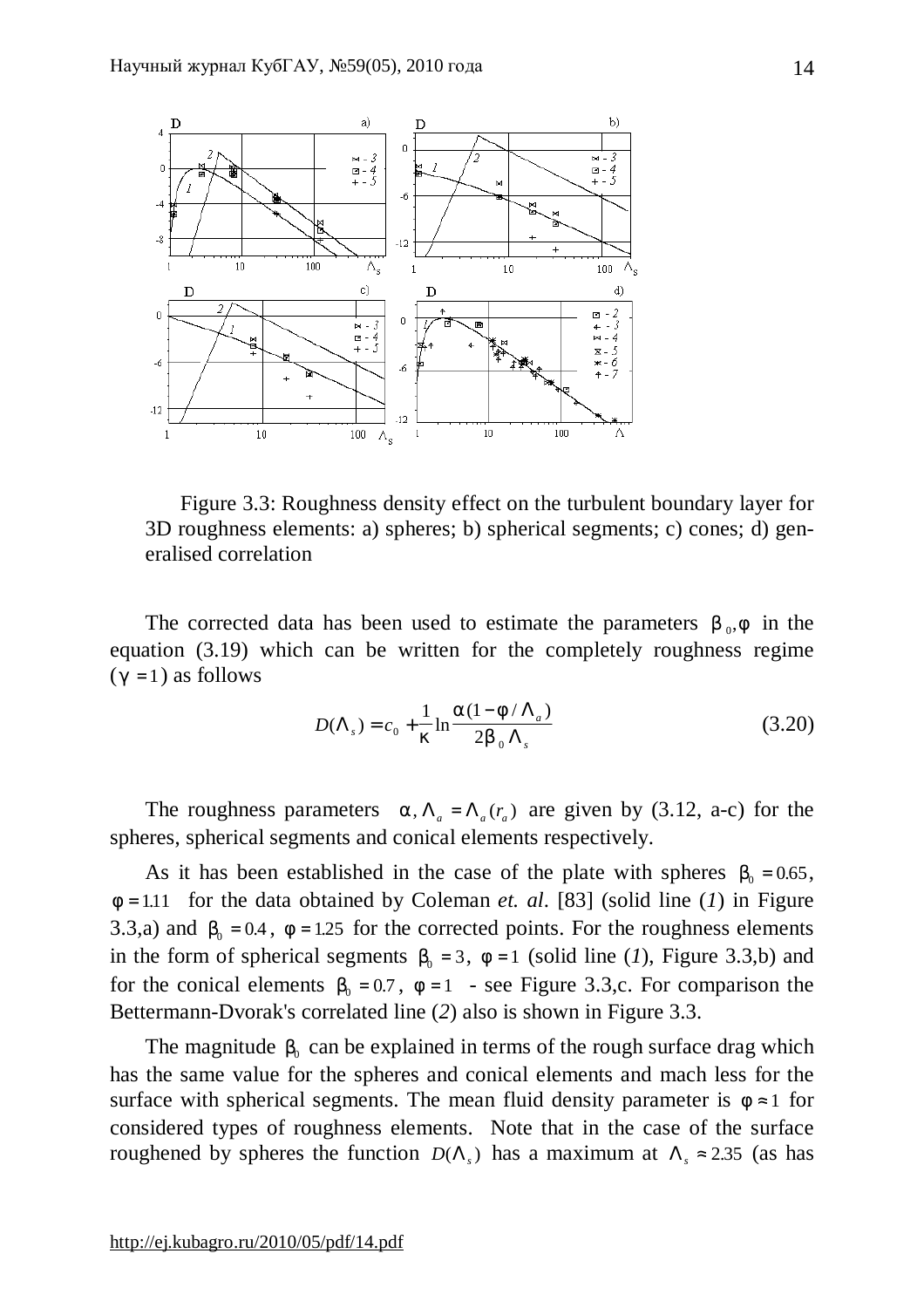been established in numerical experiments the maximum location depends on the value *f* approximately as  $\Lambda_s \approx 2.175 f^{2/3}$  for the range  $1 \le f \le 2$ ).

The experimental data for the surfaces with spheres, spherical segments or conical elements can be collected together used an "universal" parameter which is different from that proposed by Bettermann [77] Dvorak [79], Dirling [80], Simpson [81], Kind & Lawrysyn [87] and other. This correlation is available for the high roughness density parameter at  $\Lambda$ ,  $\gg$  1, then

$$
D(\Lambda_s) \approx c_0 + \frac{1}{k} \ln \frac{a}{2b_0 \Lambda_s}
$$

and therefore the "universal" parameter is given by  $\Lambda = b_0 \Lambda_s / a$ . The solid line (*1*) computed on the equations (3.20) for  $b_0 / a = 1$ ,  $f = 1.11$  is shown in Figure 3.3, d with the corrected experimental data for the rough surfaces with spheres (*2*), spherical segments (*3*) and conical elements (*4*) . The classic sandgrain-roughened pipe flow experiment of Nikuradse (1933) with *D* = −3,  $\Lambda$ <sub>s</sub> = 4/*p* is presented by point (5). The hoar-frost roughness data of Kind & Lawrysyn [87] are plotted by points (*6*). Note, that data of Kind & Lawrysyn [87] has been corrected with transitional layer parameter

$$
g = \exp[1.264 - 0.805 \arctan(0.048r_a^+)] / (1 + \Lambda_s r_g / ak_r)
$$

where  $r_a = ak_r / \Lambda_s + r_g$ ,  $a = 1/3$ ,  $r_g = k_r f_r$  is the averaged height of the background roughness,  $f<sub>r</sub>$  depends on the frost formation and has been calculated for the plate 1-6 of Kind & Lawrysyn [87] as follows  $f_r = 0.013; 0.04; 0.012; 0.012; 0.04; 0.04$ . In this case we have  $b_0 = 0.7$  as for as for conical elements. The experimental data for 3D rounded elements of Simpson (1973) is shown by symbols (7), and for his data  $0.45 \le b_0 / a \le 0.55$ .

Thus one can suggest that the rough surface with spheres is the basic case for 3D roughness elements because all data shown in Figure 3.3,d is correlated well with the basic line (*1*).

Then one can propose the model for  $b_0$  considered this parameter as a function of the width-to-height ratio  $b_0 = b_0(d/k_r)$ . For instance, at  $b_0/a = 1$  we have the Dvorak's roughness density parameter  $\Lambda = \Lambda_s = \Delta S / S$ . For a linear function  $b_0 = b_0(d/k_r)$  the "universal" parameter is related to that of Bettermann (1966) since in the case of transverse square bars  $S = d$ ,  $a = 1$  and hence  $\Lambda = b_1 L/k_r$ , where  $b_1$  is the numerical value. Another forms of the roughness density parameter [80-81, 85-86] are based on an approximation of function  $b_0 = b_0(d/k_r)$ , dependent on available experimental data and theoretical consideration of the roughness elements drag in turbulent flows.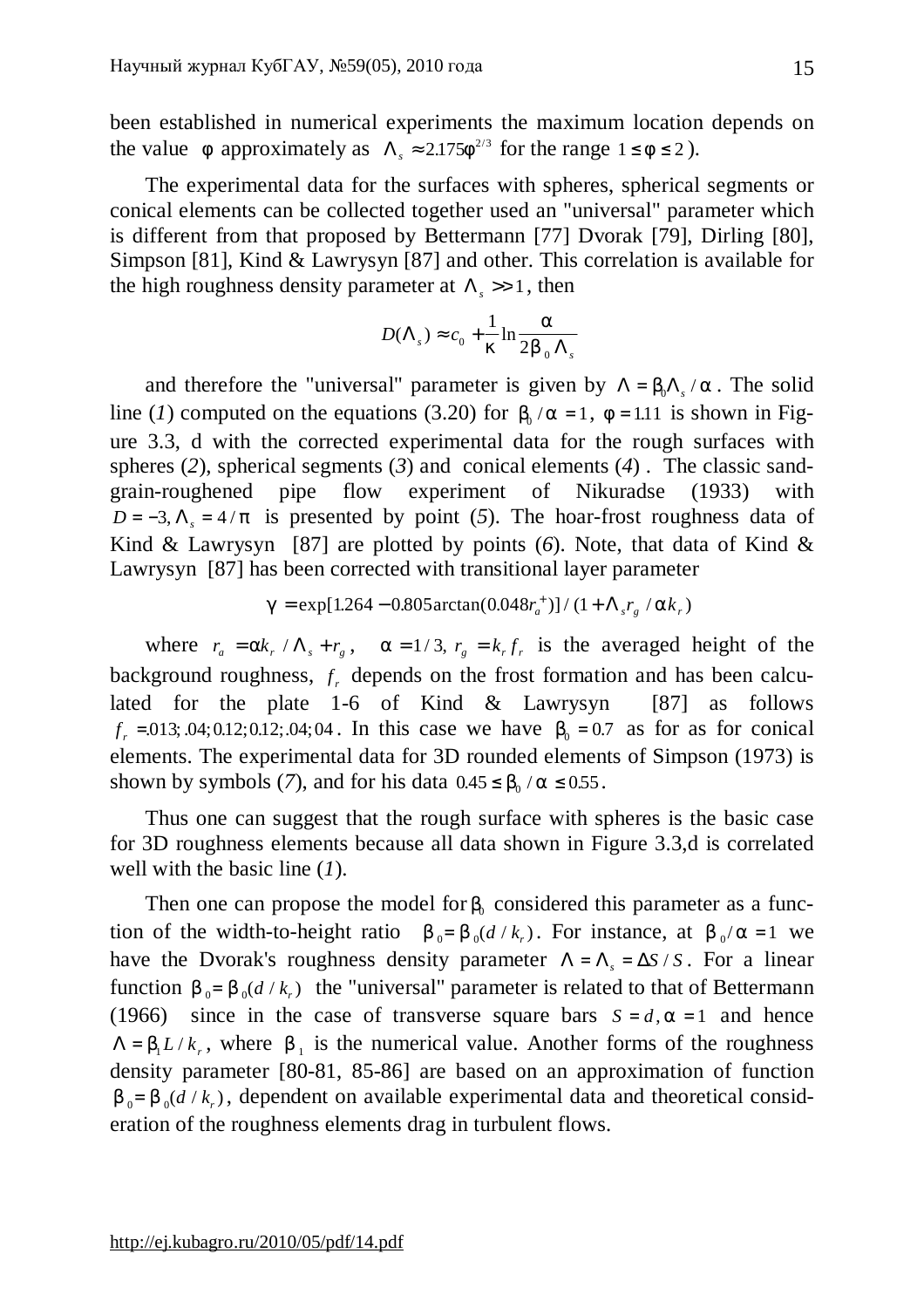#### **3.4. Modelling of roughness density effect. 2D roughness elements**

Using the roughness density parameter model in the form (3.12, d) and suggesting that  $g = 1$  (completely roughness regime) one can write (3.19) for this case as follows

$$
D(\Lambda_s) = c_0 + \frac{1}{k} \ln \frac{(1 - f/\Lambda_s)}{2b_0 \Lambda_s}
$$
 (3.21)

For the constant value of the parameters  $b_0$ , f the function  $D(\Lambda_s)$  has a maximum at  $\Lambda$ <sub>s</sub> = 2*f*. This maximum can be defined from the Dalle Donne & Meyer's model (3.6) as  $\Lambda_s = 6.3k_r / d + 1$ , and therefore  $f = (6.3k_r / d + 1) / 2$ . Thus as it follows from the experimental data the shape parameter varies with  $k_r/d$ . To compare the experimental data with the arbitrary value of the shape parameter let us introduce the roughness density parameter in the form  $\Lambda_f = \Lambda_s / f$ , then the roughness surface effect model can be rewritten as

$$
D(\Lambda_f) = c_0 + \frac{1}{k} \ln \frac{(1 - 1/\Lambda_f)}{2b_1 \Lambda_f} - \frac{1}{k} \ln(df/k_r)
$$
 (3.22)

where  $b_1 = b_0 k_r / d$ .

In this model the experimental data for various  $k_r/d$  can be plotted together as the graph of the function

$$
D_f(\Lambda_f) = D(\Lambda_f) + 1/k \ln(df/k_r)
$$

as well as in the Dalle Donne & Meyer's model (3.6). But as it has been established the shape parameter derived from the model (3.6) isn't a good approximation.

Note that in the common case one can suggest that  $f = 1 + f_1 k_r / d$ , where  $f_1 k_r$ is the total length of the frontal and leeward re-circulation zones. The model (3.6) gives for this parameter an unreasoned result that  $f_1 = 3.15 - d/2k_r$ . Thus the experimental data of various authors listed in Table 3.1 has been used to find the right form of  $f$  and  $b_0$ . The best correlation for about 130 points is given by

$$
f = 1 + f_1 \frac{k_r}{d}, \quad f_1 = \exp(-B^{q_1} \ln B^{1/q_1}), \quad b_0 = b_1 \frac{d}{k_r}
$$
 (3.23)

where  $B = (1 + k_r / d) / \Lambda_s$ ,  $q_1 = 0.625$ ,  $b_1 = 0.12$ .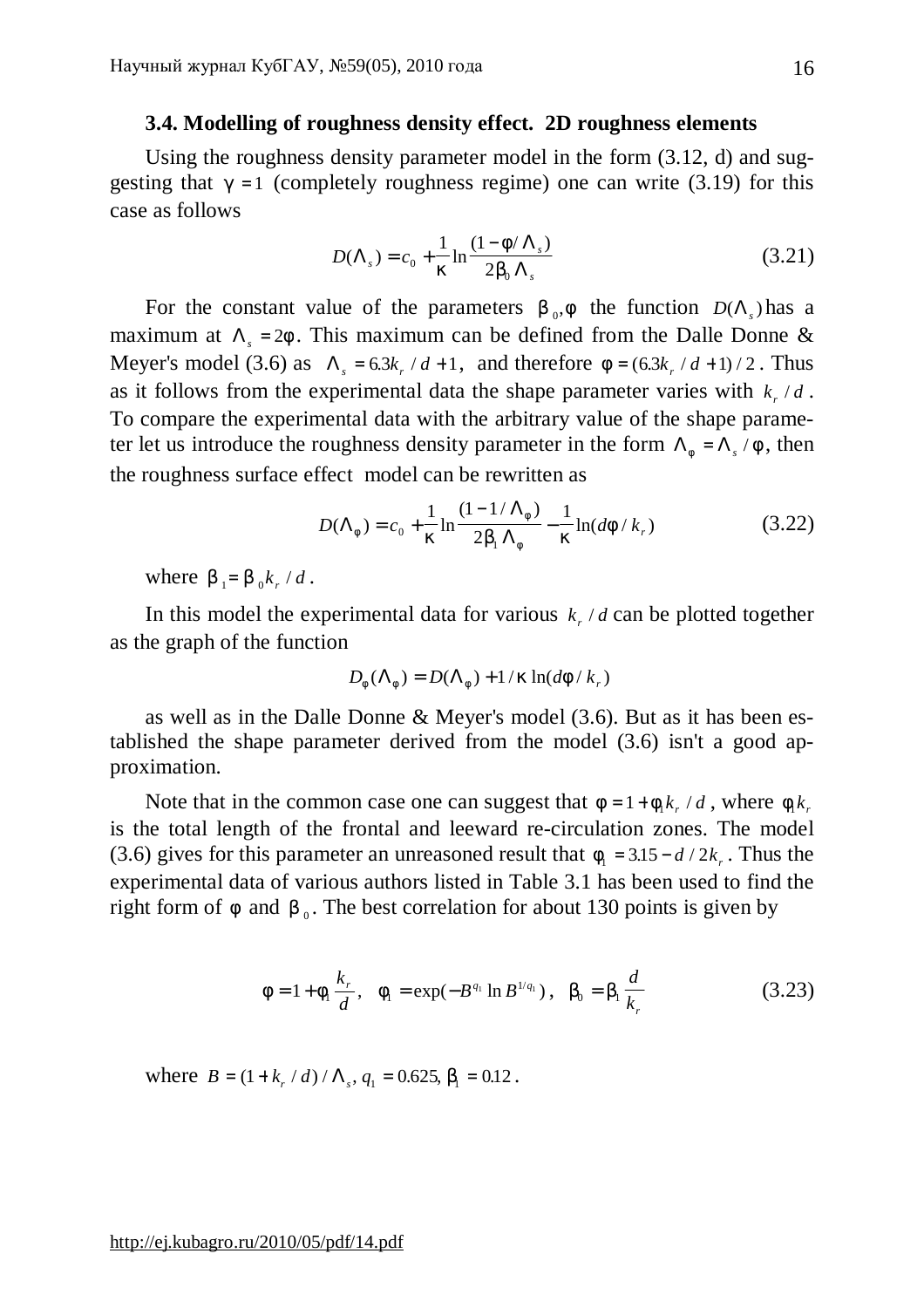

Figure 3.4: The rough surface effect on the turbulent flow: 2D roughness elements data *1-24*, the solid line is calculated on (3.22-3.23). The multiply fragment of correlation line is shown in the lower part

Figure 3.4 shows  $D_f(\Lambda_f)$  calculated on (3.22-3.23) - the solid line (*1*), and the experimental data *1-24* of various authors listed in Table 3.1 (note, we have used values  $R(\infty)$  from Table 2 of Dalle Donne & Meyer [82] instead of the original data *1-18*). The symbols description is given in the right part of Figure 3.4 and in Table 3.1. A fragment of the correlated line is shown in the lower part of Figure 3.4. One can see that the predicted roughness density effect (solid line) is in a good agreement with the main experimental data.

Finally note, that model (3.22-3.23) is derived for the rough surface composed by the transverse rectangular rods and can't be applied to 2D roughness elements of another form without additionally verification.

# **3.5 Model of total length of frontal and leeward re-circulation zones**

Analyzing expression (3.22) one can find two singular points:  $\Lambda_f \rightarrow 1$  and  $\Lambda_f \to \infty$  which correspond to two branches of function  $D_f(\Lambda_f)$ . Dalle Donne & Meyer [82] model (3.6) also has two singular points  $\Lambda_D^* \to 0$  and  $\Lambda_D^* \to \infty$ . Taken into account that  $\Lambda_D^* = (d / k_r)(\Lambda_s - 1)$  one can conclude that these two singular points are located at  $\Lambda_s \to 1$  and  $\Lambda_s \to \infty$  accordingly. As we can see from the data shown in Figures 3.2 there is probably another singular point at  $\Lambda_D^* \approx 1$ . The data collected around the point at  $\Lambda_D^* \approx 1$  has been obtained mainly for  $k_r/d = 1$ . Thus this point can be at  $\Lambda_s \approx 2$ . But generally speaking what is the physical reason for this point? In Figure 3.5,a the normalised total length of the frontal and leeward re-circulation zones (solid lines) which depends on the Dvorak's roughness density parameter  $f_1 = f_1(\Lambda_s)$  and the mean fluid density (broken line) calculated for  $k_r/d = 0.5$ ; 2; 5 are shown.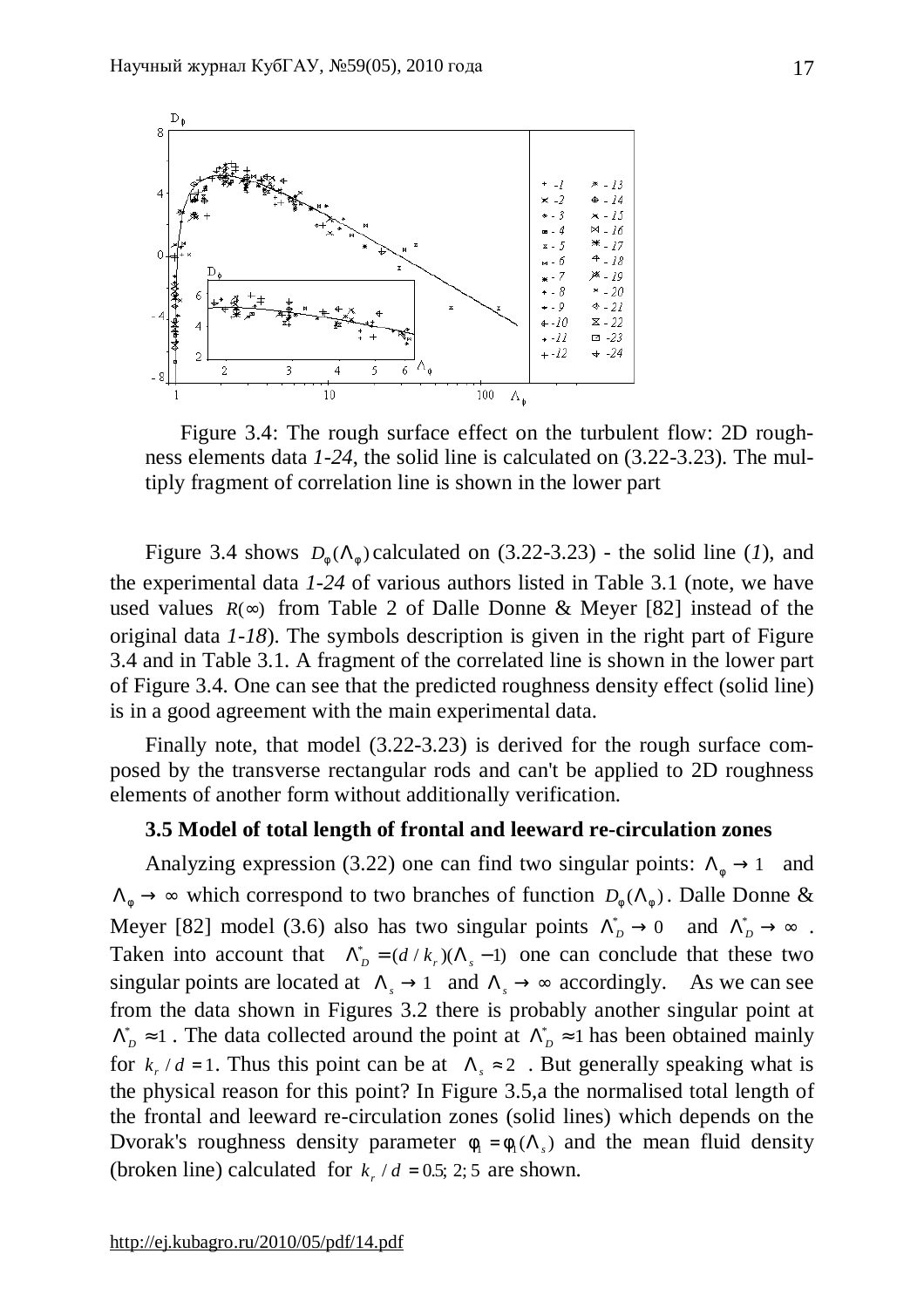As we can see from Figure 3.5,a the total length has a maximum located in a point  $\Lambda_s^* = \Lambda_s^* (k_r / d)$ . According to this the effective mean fluid density has a minimum which may be less then zero. As it follows from  $(3.14, b)$ , if  $t_a$  is limited value and  $\overline{m} \to 0$  then  $G_a \to \pm \infty$  thus it is a singular point for the function  $D = D(\Lambda_s)$ . Physically it means that the frontal and leeward re-circulation zones have intersection. As it is well known in this case the skimming flow is realised. In the model (3.22)-(3.23) this regime is counted statistically and probably with some error. In any case the data over the point  $\Lambda_D^* \approx 1$  in Figure 3.2 is replaced to the point  $\Lambda_f = 1$  in Figure 3.4. Note that correlated line goes throughout this data better in Figure 3.4 than in Figure 3.2.

An unexpected result has been found out in the numerical experiment that function  $D = D(\Lambda_s)$  has one maximum for  $k_r/d < 1.436$  and two maximum for  $k_r/d \ge 1.436$  as shown by the solid lines *1* in Figure 3.5,b calculated for  $k_r/d = 5$ . This result is very sensitive to the variations of the value  $f_1$ . If  $f_1$  is multiplied by 0.9 then the function  $D = D(\Lambda_s)$  louses the singular point and looks like solid line *2* in Figure 3.5,b. Now we have only experimental data shown in Figure 3.4 which is not sufficient to confirm this result.

A restriction for this model can be established if the length scale  $I^+ = r_a^+ (1 - f / \Lambda_a) / b_0 g$  found out for the rough surface is compared with the main turbulent length scale  $I_0^+$  computed for the boundary layer over a smooth surface as  $l^+ \geq l_0^+$ . It puts the limitation for the normalised mean fluid density as  $(1 - f/\Lambda_a) \geq I_0^+ b_0 / r_a^+ \approx 1/r_a^+$  for 2D roughness considered above. If this restriction is broken then it means that the model (3.22)-(3.23) also can't be used properly. Supposed that in this case  $I^+ = I_0^+$  one can regularise the function  $D = D(\Lambda_s)$  in the singular point shown in Figure 3.5,b.

# **3.6 About efficiency of air pollutants removal**

The efficiency of the air pollutants removal from the urban streets depends on several parameters including the emission rate, wind speed and aerodynamic properties of the streets. For the one road system this problem is reduced to the estimation of aerodynamic properties of the street depending on the geometry of ambient buildings [16, 114]. In case of several parallel streets with uniform buildings, the problem mainly is similar to the task about turbulent flows over a rough surface with artificial 2D roughness elements which was considered above.

So, put  $k_r$  is the scale of buildings height,  $L$  is the mean distance between streets, *l* is the typical width of roads;  $\tilde{q}$  is the specific emission of a typical vehicle, *N*& *t i* is the number of vehicles passing through chosen cross-section of a road on the street "i" per fixed time interval. Then, the specific emission on the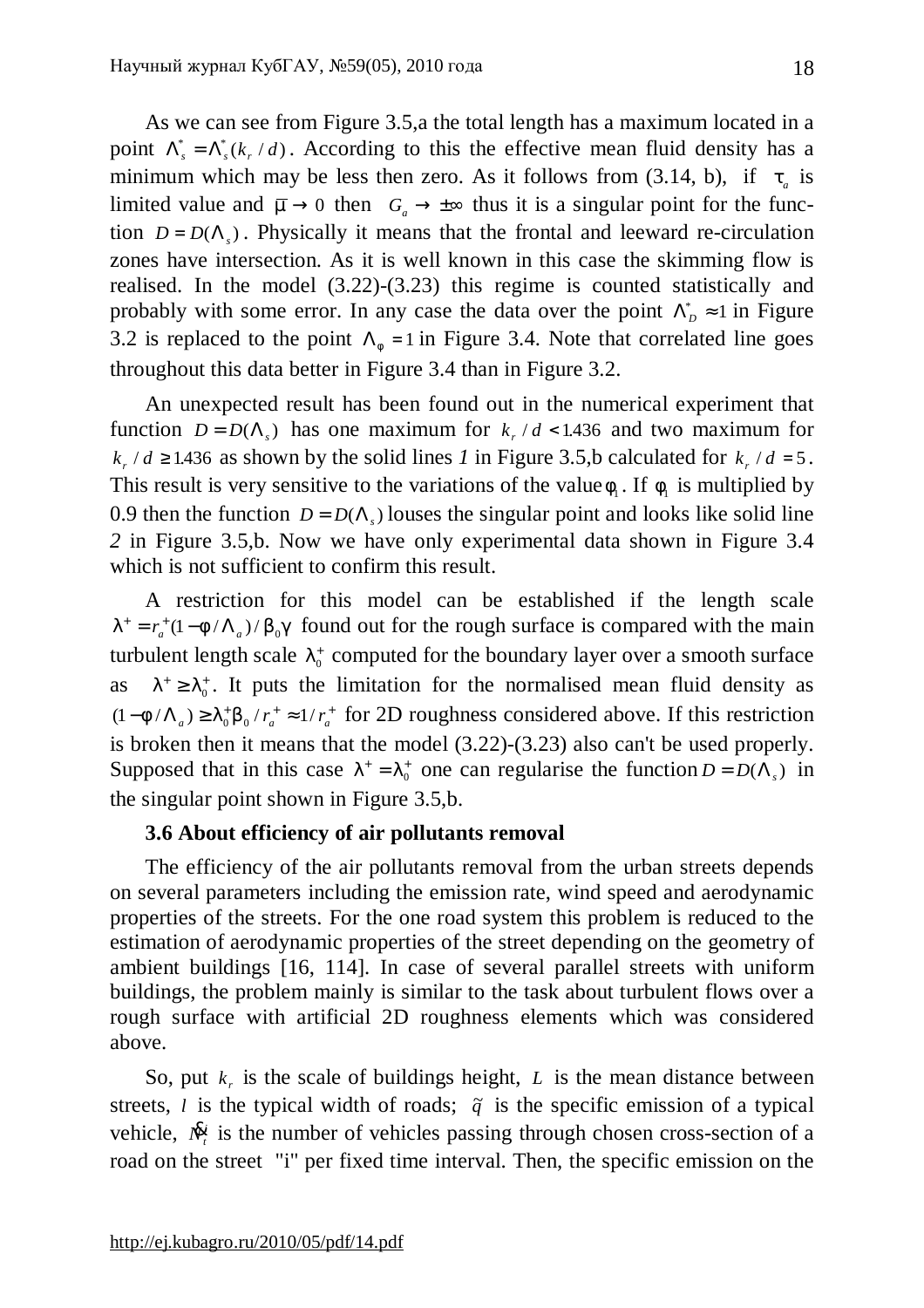street 'i" is determined as  $q^i = \tilde{q}N^i/2$ *t*  $=\tilde{q}N_t^{\hat{R}_i^i}/l$ . Note, that  $\tilde{q}$  is the technique characteristic of the vehicle.



Figure 3.5: а) the normalised total length of the frontal and leeward re-circulation zones (solid lines) versus the Dvorak's roughness density parameter  $f_1 = f_1(\Lambda_s)$  and the normalised mean fluid density (broken line) calculated for  $k_r/d = 0.5; 2; 5$ ; b) the roughness density effect on the mean velocity shift  $D = D(\Lambda_s)$  at fixed  $k_r / d = 5$ . The solid line *I* is calculated on (3.22)-(3.23), The solid line *2* is calculated also on (3.22)-(3.23), with parameter  $f_1$  decreased on 10%

Assuming that all emitted gases are removed from the street by turbulent flow, one can define the turbulent scale of impurity concentration on the street "i" as:  $C_i^* = q^i / u_*$ . Hence, the impurity concentration near to the road is proportional to the emission rate and inversely proportional to the wind friction velocity. But the turbulent velocity scale in turn depends on a wind velocity on the external boundary of turbulent flow. Using the first equation (3.16) on the level  $z = H$ , one can written the wind velocity in the logarithmic layer

$$
\frac{U}{u_*} = \frac{1}{k} \ln \frac{H - z_0}{k_r} + c_0 - D
$$

From here the wind friction velocity and turbulent scale of concentration can be defined as follows

$$
u_* = U \left( \frac{1}{k} \ln \frac{H - z_0}{k_r} + c_0 - D \right)^{-1}, \quad C_i^* = \frac{q^i}{U} \left( \frac{1}{k} \ln \frac{H - z_0}{k_r} + c_0 - D \right) \tag{3.24}
$$

These expressions can be used for an evaluation of efficiency of air pollutants removal from streets depending on the geometric parameters. Setting of the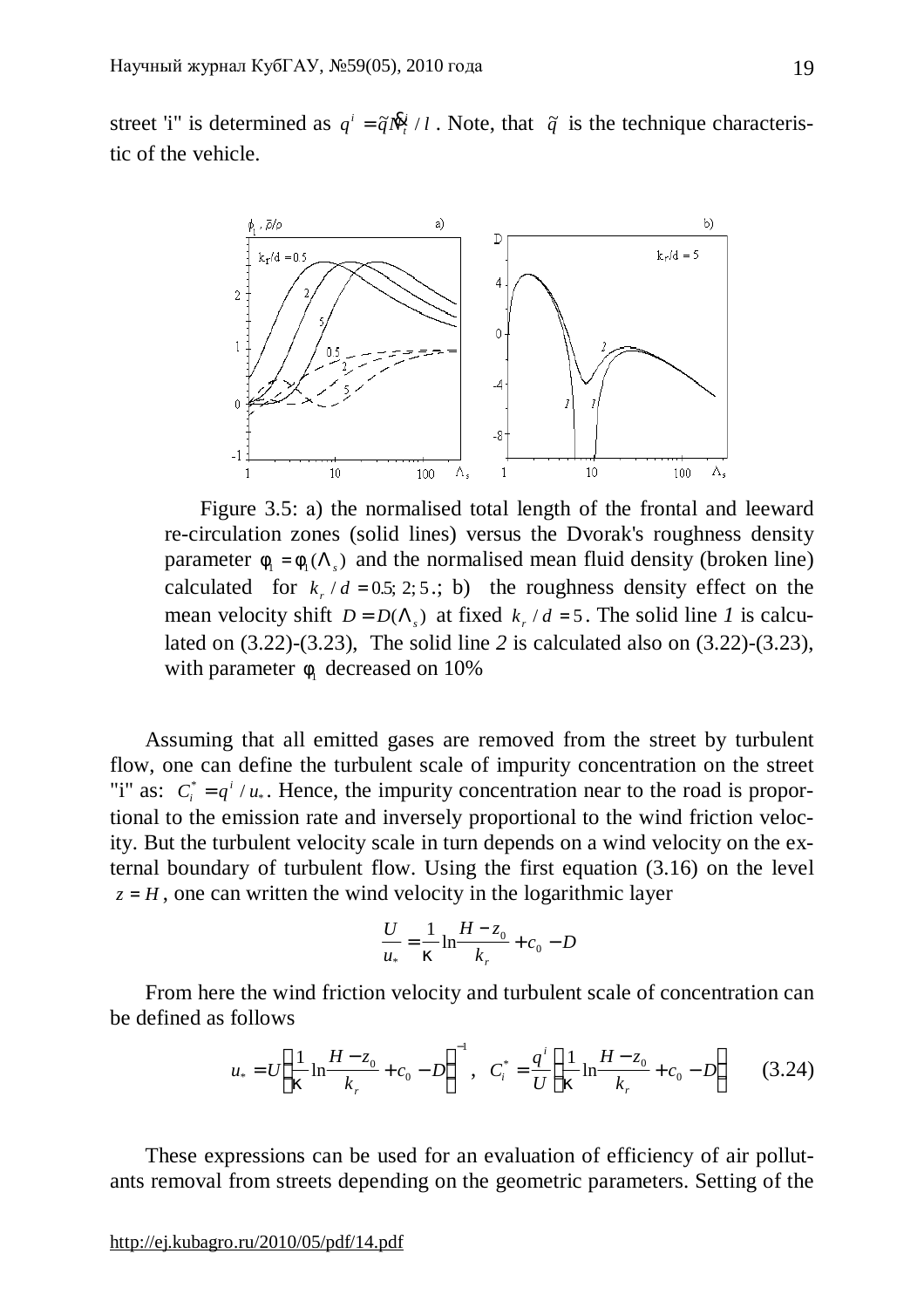wind velocity at height  $H = mk_r \gg z_0$ , where *m* is the numerical value and simplifying the second expression (3.24), we have:

$$
C_i^* = \frac{q^i}{U} \left( \frac{1}{k} \ln m + c_0 - D \right)
$$
 (3.25)

In activities [41-42] and some other, it is offered to measure the wind velocity in urban environment at the level  $H = k_r$ , therefore for  $m = 1$ , but it isn't right, because the mean velocity profile is not homogeneous on this height.

Thus, the problem about efficiency of air pollutants removal from the streets is reduced to that to minimise the expression (3.25). If the parameter of emission, wind velocity and the wind speed parameter *m* are given, then a minimum of the dynamic concentration is reached at a maximum of  $D(\Lambda_s)$ .



Figure 3.6: a) The shift of the mean velocity logarithmic profile versus parameter of roughness density; b) the maximum of mean velocity logarithmic profile shift vs the roughness elements height to width ratio

The function  $D = D(\Lambda_s)$  computed for the various roughness elements height to width ratio  $k_r/d = 0.25$ ; 0.5; 1 is shown in Figure 3.6, a. Note that  $D(\Lambda_s)$  has only one maximum for the parameter  $k_r/d$  from the interval  $0 < k_r/d < 1.436$ , thus the problem of minimisation has only one solution. The numerical solution  $D_{\text{max}} = D_{\text{max}}(k_r / d)$  is shown in Figure 3.6,b by the solid line *1*. In the interval  $k_r/d \ge 1.436$  the function  $D_{\text{max}} = D_{\text{max}}(k_r/d)$  has two branches, but this solution is not shown. The position of maximum dependent on  $k_r/d$  is shown in Figure 3.6, b by the solid line *2*.

Finally note that only the case of the neutral stratified turbulent flow has been considered. The problem about turbulent diffusion in the atmospheric boundary layer with an arbitrary stratification over the region with several streets will be analysed in the subsection 5.2 of Part 5.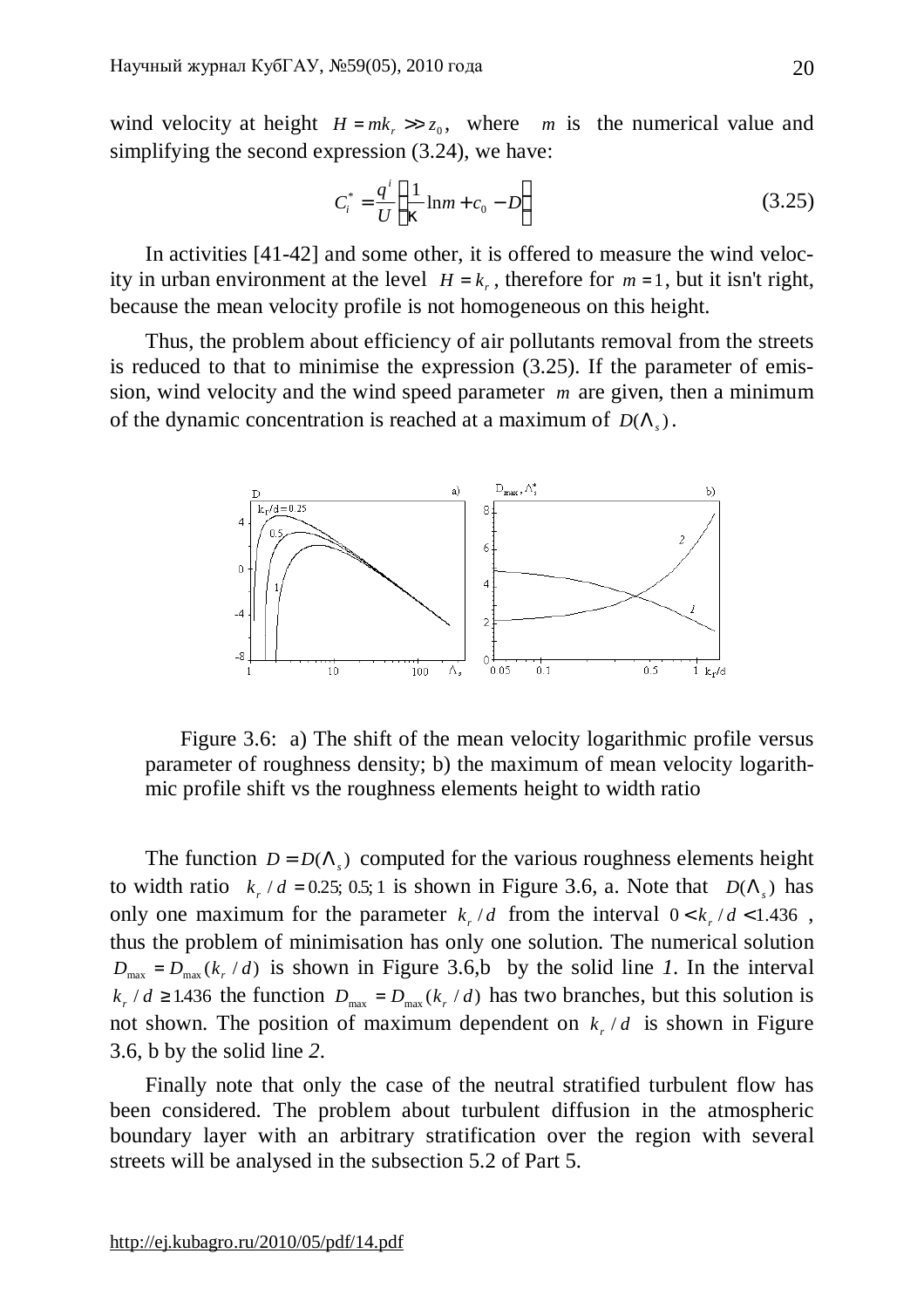Therefore, the model of turbulent boundary layer over rough surface has been given and it has been stated that the profile of a mean velocity in turbulent boundary layer can be described by logarithmic function with the parameters, depending on geometry of elements of roughness. Model application in the case of three-dimension elements of roughness of the type of spheres, spherical segments and cones, as well as in the case of two-dimension elements of roughness of the type rectangular roods, placed on the flat surface with equal step has been considered. The basic parameters of model have been evaluated. Equations, describing summary volume of re-circulating zones and elements resistance to roughness have been obtained. The question about possibility of application the obtained results for modelling the efficiency of city streets ventilation have been considered.

(*To be continued*)

# **References**

- [1] Liepmann, H.W., The Rise and Fall of Ideas in Turbulence, *American Scientist*, **67**, pp. 221-228, 1979.
- [2] Amirkhanov, M.M, Lukashina, N.S. & Trunev, A. P., *Natural recreation resources, state of environment and economical and legal status of coastal resorts*, Publishing House "Economics", Moscow, 207 p., 1997 (in Russian).
- [3] Marchuk, G. I., *Mathematical Modelling in the Environmental Problem*, "Nauka", Moscow, 1982 (in Russian).
- [4] Borrell P.M., Borrell P., Cvitas T. & Seiler W., Transport and transformation of pollutants in the troposphere. *Proc. EUROTRAC Symp.*, SPB Academic Publishing, Hague, 1994.
- [5] Jaecker-Voirol A., Lipphardt M., Martin B., Quandalle, Ph., Salles, J., Carissimo, B., Dupont, E., Musson-Genon, L., Riboud, P.M., Aumont, B., Bergametti, G., Bey, I., Toupance, G., A 3D regional scale photochemical air quality model - application to a 3 day summertime episode over Paris*, Air Pollution IV. Monitoring, Simulation and Control,* eds. B. Caussade, H. Power & C.A. Brebbia, Comp. Mech. Pub., Southampton, pp. 175-194, 1996.
- [6] Borrego, C., Coutinho, M., Carvalho, A.C.& Lemos, S., A modelling package for air quality management in Lisbon, *Air Pollution V. Modelling, Monitoring and Management,* eds. H. Power, T. Tirabassi & C.A. Brebbia, CMP, Southampton-Boston, pp. 35-44, 1997.
- [7] Bozo, L.& Baranka, G., Air quality modelling over Budapest, *Air Pollution IV. Monitoring, Simulation and Control,* eds. B. Caussade, H. Power & C.A. Brebbia, Comp. Mech. Pub., Southampton, pp. 31-36, 1996.
- [8] Marchuk, G.I. & Aloyan, A.E., Global Admixture Transport in the Atmosphere, *Proc. Rus. Acad. Sci., Phys. Atmosphere and Ocean*, **31**, pp. 597-606, 1995.
- [9] Moussiopoulos N., Air pollution models as tools to integrate scientific results in environmental policy, *Air Pollution III, Vol.1. Theory and Simulation,* eds. H. Power, N. Moussiopoulos & C.A. Brebbia, Comp. Mech. Publ., Southampton, pp.11-18, 1995.
- [10] Pekar M., *Regional models LPMOD and ASIMD. Algorithms, parametrization and results of application to Pb and Cd in Europe scale for 1990*, EMEP/MSC-E Report 9/96, Aug, 78 p., 1996.
- [11] Carruthers, D.J, Edmunds, H.A., McHugh, C.A., Riches, P.J. & Singles, R.J., ADMS Urban an integrated air quality modelling system for local government, *Air Pollution V. Modelling, Monitoring and Management,* eds. H. Power, T. Tirabassi & C.A. Brebbia, CMP, Southampton-Boston, pp. 45-58, 1997.
- [12] Ni Riain, C., Fisher, B., Martin, C. J. & Littler J., Flow field and Pollution Dispersion in a Central London Street, *Proc. of the 1st Int. Conf. on Urban Air Quality: Monitoring and Modelling*, ed. R. S. Sokhi, Kluwer Academic Publishers, pp. 299-314, 1998.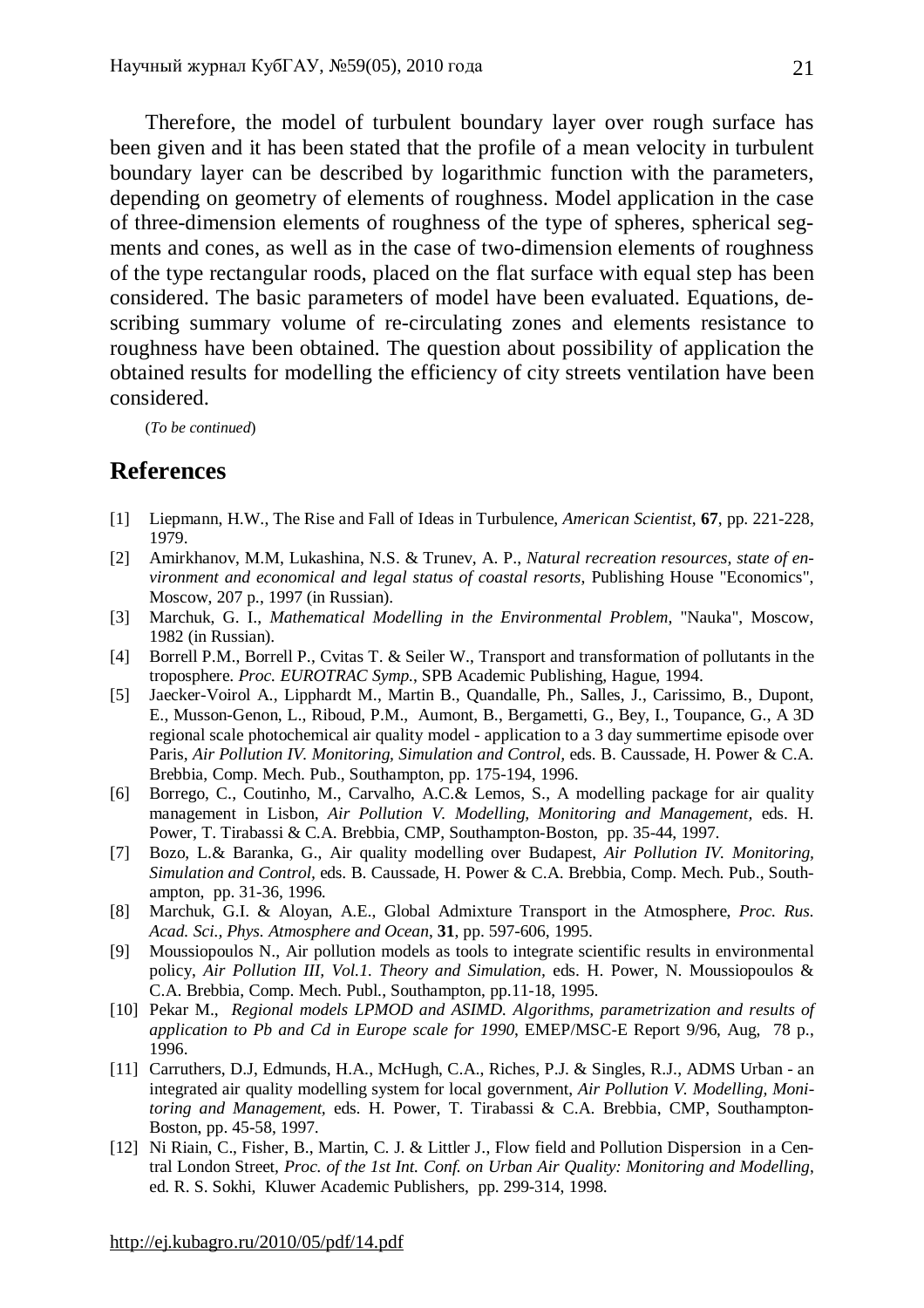- [13] Lukashina, N.S. & Trunev, A. P., *Principles of Recreation Ecology and Natural Economics,* Russian Academy of Sciences, Sochi, 273 p., 1999 (in Russian).
- [14] Lukashina, N.S., Amirkhanov, M.M, Anisimov, V.I. & Trunev, A.P., Tourism and environmental degradation in Sochi, Russia, *Annals of Tourism Research*, **23,** pp. 654-665, 1996.
- [15] Lenhart, L. & Friedrich, R. European emission data with high temporal and spatial resolution, *Air Pollution III Vol.2: Air Pollution Engineering and management*, eds. H. Power, N. Moussiopoulos & C.A. Brebbia. Comp. Mech. Pub., Southampton, pp.285-292, 1995.
- [16] Oke, T.R., Street design and urban canopy layer climate, *Energy and Buildings,* **11,** pp. 103-111, 1988.
- [17] Zilitinkevich, S. Non-local turbulent transport: pollution dispersion aspects of coherent structure of convective flows, Air Pollution III, Vol.1. Air Pollution Theory and Simulation, eds. H. Power, N. Moussiopoulos & C.A.Brebbia, Comp. Mech. Publ., Southampton, рр.-53-60, 1995.
- [18] Arya, S. P., *Introduction to Micrometeorology*, Academic Press, San Diego, 307 p., 1988.
- [19] Stull, R. B, *An Introduction to Boundary Layer Meteorology*, Kluwer Academic Publishers, Dordrecht, 666 p., 1988.
- [20] Kaimal, J. C.& Finnigan, J. J., *Atmospheric Boundary Layer Flows: Their Structure and Measurements*, Oxford University Press, 289 p., 1994.
- [21] Monin, A.S. & Obukhov, A.M., Basic Laws of Turbulent Mixing in the Atmospheric surface layer, *Trudy Geofiz. Inst. Akad. Nauk SSSR* **24** (151), pp. 163-187, 1954.
- [22] Monin, A. S., The Atmospheric Boundary Layer, *Ann. Rev. Fluid Mech*., **22**, 1970.
- [23] Businger, J.A., Wyangaard, J.C., Izumi, Y. & Bradley, E.F. Flux Profile Relationships in the Atmospheric Surface Layer, *J. Atmos. Sciences*, **28.** pp.181-189, 1971.
- [24] Businger, J. A., A Note on the Businger-Dyer Profile, *Boundary-Layer Meteorol.*, **42,** pp. 145– 151, 1988.
- [25] Yaglom, A.M., Data on Turbulence Characteristics in the Atmospheric Surface Layer, *Izv. Acad. Sci. USSR, Phys. Atmosphere and Ocean,* **10**, pp. 566-586, 1974.
- [26] Dyer, A. J., A Review of Flux-Profile Relationships, *Boundary-Layer Meteorol.*, **7,** pp. 363–372, 1974.
- [27] Van Ulden, A. & Holtslag, A. A. M., Estimation of Atmospheric Boundary Layer Parameters for Diffusion Applications, *J. Clim. Appl. Meteorol*,. **24,** pp. 1196–1207, 1985.
- [28] Hanjalic, K.& Launder, B. E., A Reynolds Stress Model of Turbulence and its Application to Thin Shear Flows, *J. Fluid Mech*, **52,** pp. 609–638, 1972.
- [29] Rodi, W. Calculation of Stably Stratified Shear-layer Flows with a Buoyancy-extended *k* − *e* Turbulence Model, *Turbulence and Diffusion in Stable Environments*, ed. J. C. R. Hunt, Clarendon Press, Oxford, pp. 111–143, 1985.
- [30] Mellor, G. L. & Yamada, T. A, Hierarchy of Turbulence Closure Models for Planetary Boundary Layers, *J. Atmos. Sci*., **31,** pp. 1792–1806, 1974.
- [31] Mellor, G. L. & Yamada, T., Development of a Turbulence Closure Model for Geophysical Fluid Problems, *Rev. Geophys. Space Phys*., **20,** pp.851–875, 1982.
- [32] Wyngaard, J. C. & Cote, O. R., The Evolution of a Convective Planetary Boundary Layer –a Higher-order-closure Model Study, *Boundary-Layer Meteorol*., **7,** pp. 289–308, 1974.
- [33] Zeman, O. & Lumley, J. L., Modelling Buoyancy Driven Mixed Layers, *J. Atmos. Sci*., **33,**  pp.1974–1988, 1976.
- [34] Deardorff, J. W. & Willis, G. E., Further Results from a Laboratory Model of the Convective Boundary Layer, *Boundary-Layer Meteorol*, **32,** pp. 205–236, 1985.
- [35] Enger, L., A Higher Order Closure Model Applied to Dispersion in a Convective PBL, *Atmos. Environ*., **20,** pp. 879–894, 1986.
- [36] Holt, T. & Raman, S., A Review and Comparative Evaluation of Multilevel Boundary Layer Parameterisations for First Order and Turbulent Kinetic Energy Closure Schemes, *Rev. Geophys. Space Phys.*, **26,** pp. 761–780, 1988.
- [37] Danilov, S.D., Koprov, B. M. & Sazonov, L. A., Atmospheric Boundary Layer and the Problem of Its Description (Review), *Proc. Rus. Acad. Sci., Phys. Atmosphere and Ocean*, **31**, pp. 187- 204, 1995.
- [38] Hurley, P. J., An Evaluation of Several Turbulence Schemes for the Prediction of Mean and Turbulent Fields in Complex Terrain, *Boundary-Layer Meteorol*., **83,** pp. 43–73, 1997.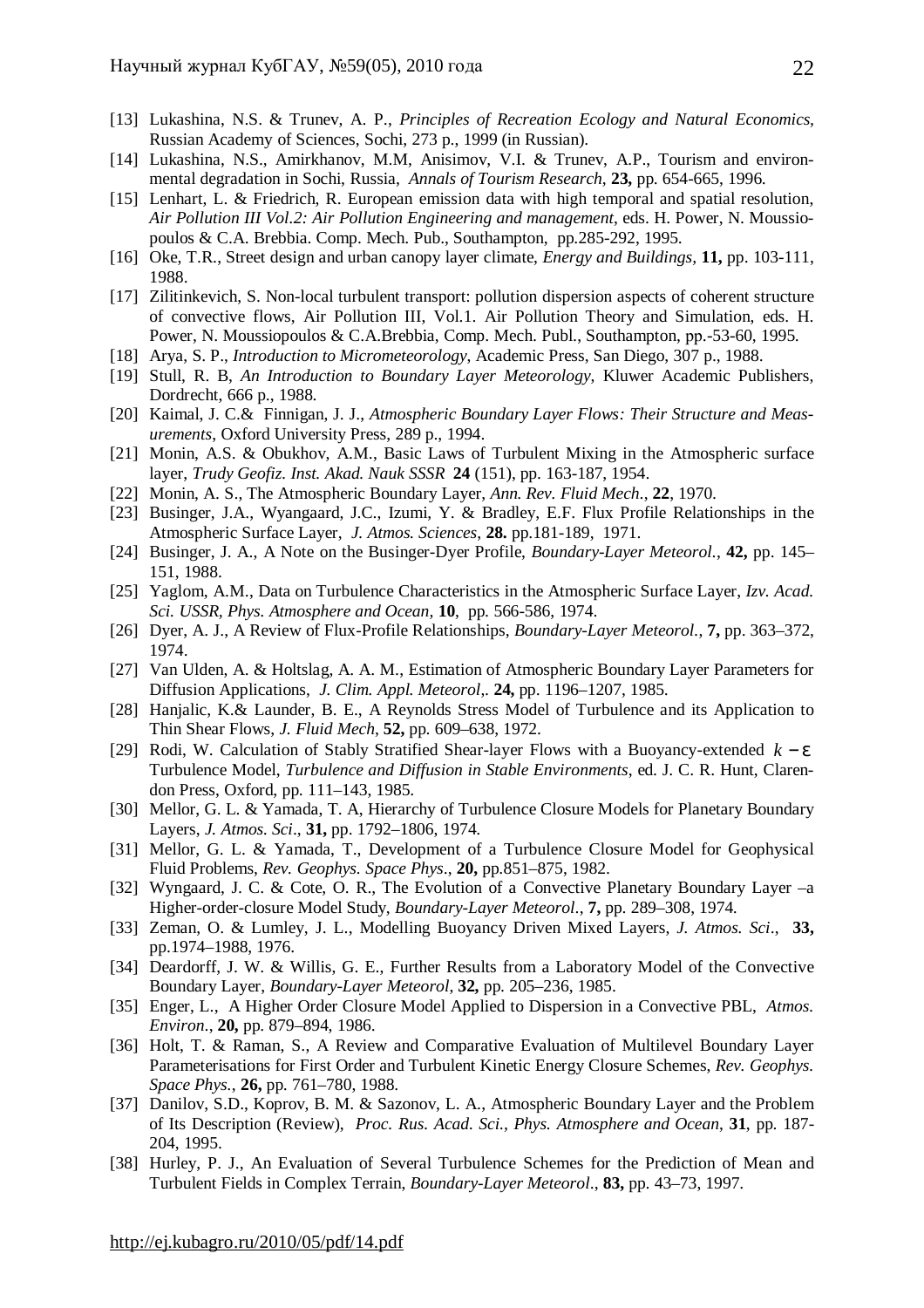- [39] Reynolds, O., On the dynamically theory of incompressible viscous fluids and the determination of the criterion, *Philos. Trans. R. Soc. London*, **A 186,** 123, 1895.
- [40] Boussinesq, J., Theorie de l'ecoulement tourbillat, *Mem. Pres. Acad. Sci.*, **23**, p. 46, 1877.
- [41] Prandtl, L., Bericht uber untersuchungen zur ausgebildeten turbulenz, *Z. Angew. Math. Mech*., **5**, pp.136-139, 1925.
- [42] Prandtl, L., Neuere Ergebnisse der Turbulenzforschung, VDI -Ztschr., **77,** 5, p.105, 1933.
- [43] Kolmogorov, A.N., The Equations of Turbulent Motion in an Incompressible Fluid, *Izv. Acad. Sci. USSR, Phys*., **6,** pp. 56-58, 1942.
- [44] Apsley, D. D. & Castro, I. P., A Limited-Length-Scale-Model for the Neutral and Stable-Stratified Atmospheric Boundary Layer, *Boundary Layer Meteorol*., **83,** pp. 75–98, 1997.
- [45] Trunev, A. P., Diffuse processed in turbulent boundary layer over rough surface, *Air Pollution III, Vol.1. Theory and Simulation,* eds. H. Power, N. Moussiopoulos & C.A. Brebbia, Comp. Mech. Publ., Southampton, pp. 69-76, 1995.
- [46] Trunev, A. P., Similarity theory and model of turbulent dusty gas flow over large-scale roughness, *Abstr. of Int. Conf. On Urban Air Quality: Monitoring and Modelling*, University of Hertfordshire, Institute of Physics, London, p. 3.8, 1996.
- [47] Trunev, A. P., Similarity theory for turbulent flow over natural rough surface in pressure and temperature gradients, *Air Pollution IV. Monitoring, Simulation and Control,* eds. B. Caussade, H. Power & C.A. Brebbia, Comp. Mech. Pub., Southampton, pp. 275-286, 1996.
- [48] Trunev, A. P., Similarity theory and model of diffusion in turbulent atmosphere at large scales, *Air Pollution V. Modelling, Monitoring and Management,* eds. H. Power, T. Tirabassi & C.A. Brebbia, CMP, Southampton-Boston, pp. 109-118, 1997.
- [49] Klebanoff, P. S., Characteristics of turbulence in a boundary layer with zero pressure gradient, *NACA Tech. Note*, **3178**, 1954.
- [50] Laufer, J., The structure of turbulence in fully developed pipe flow, *NACA Tech. Note*, **2954**, 1954.
- [51] Cebeci, T. & Bradshaw, P., *Physical and Computational Aspects of Convective Heat Transfer*, Springer-Verlag, NY, 1984.
- [52] Cantwell, Brian J., Organized motion in turbulent flow, *Ann. Rev. Fluid Mech*., **13**, pp. 457-515, 1981.
- [53] Kuroda, A., *Direct Numerical Simulation of Couette-Poiseuille Flows*, Dr. Eng. Thesis, the University of Tokyo, Tokyo, 1990.
- [54] Coleman, G.N., Ferziger, J. R. & Spalart, P. R., A numerical study of the turbulent Ekman layer, *J. Fluid Mech*., **213**. pp.313-348, 1990.
- [55] Trunev, A. P. & Fomin, V. M., Continual model of impingement erosion, *J. Applied Mech. Tech. Phys*., **6**, pp. 113-120, 1985.
- [56] Trunev, A. P., *Research of bodies erosion distraction in gas flows with admixture particles*, Ph.D. Thesis, Inst. Theoretical and Appl. Mech., Novosibirsk, 1986.
- [57] Nikolaevskii, V.N., The space averaging in the turbulence theory, *Vortexes and Waves,* ed. V.N. Nikolaevskii, Mir, Moscow, pp. 266-335, 1984 (in Russian).
- [58] Landau, L.D. & Lifshitz, E. M., *Hydrodynamics*, 3rd ed., Nauka, Moscow, 1986 (in Russian).
- [59] Pulliam, T. H. & Steger, J. L., Implicit Finite-Difference Simulations of three-dimensional Compressible Flow, *AIAA Journal*, **18,** p. 159, 1980.
- [60] Hirschel, E.H. & Kordulla, W., *Shear Flow in Surface-Oriented Coordinates*, Friedr. Vieweg & Sohn, Wiesbaden, 1986.
- [61] Schlichting, H., *Boundary Layer Theory*, McGraw-Hill, NY, 1960.
- [62] Kutateladze, S.S., *The Wall Turbulence*, Nauka, Novosibirsk, 1973 (in Russian).
- [63] Hairer, E., Norsett, S.P. & Wanner, G., *Solving Ordinary Differential Equations 1. Nonstiff Problems*, Springer-Verlag, Berlin, 1987.
- [64] Cantwell, B. J., Coles, D. E. & Dimotakis, P. E., Structure and entrainment in the plane of symmetry of a turbulent spot, *J. Fluid Mech.*, **87**, pp. 641-672, 1978.
- [65] Van Driest, E.R., On turbulent flow near a wall, *J. Aero. Sci*., **23.** p.1007, 1956.
- [66] Kuroda, A., Kasagi, N. & Hirata, M., A Direct Numerical Simulation of the Fully Developed Turbulent Channel Flow, *Proc. Int. Symp. on Computational Fluid Dynamics*, Nagoya, pp. 1174-1179, 1989.

<http://ej.kubagro.ru/2010/05/pdf/14.pdf>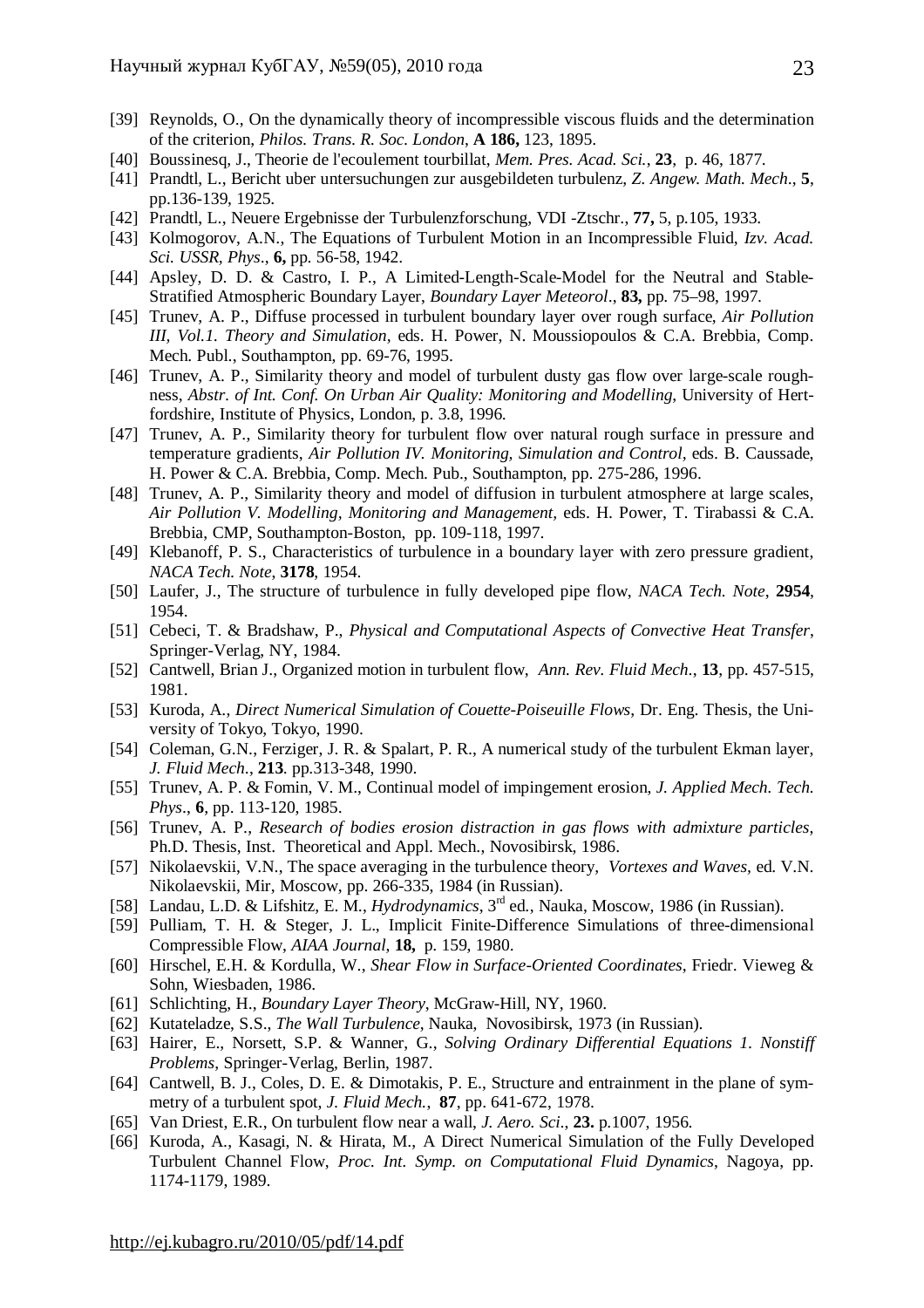- [67] Nagano, Y., Tagawa, M. & Tsuji, T., Effects of Adverse Pressure Gradients on Mean Flows and Turbulence Statistics in a Boundary Layer, *Proc. 8th Symposium on Turbulent Shear Flows*, 1992.
- [68] Nagano, Y., Kasagi, N., Ota, T., Fujita, H., Yoshida, H. & Kumada, M., *Data-Base on Turbulent Heat Transfer*, Department of Mechanical Engineering, Nagoya Institute of Technology, Nagoya, DATA No. FW BL004, 1992.
- [69] Smith, R.W., *Effect of Reynolds Number on the Structure of Turbulent Boundary Layers*, Ph.D. Thesis, Princeton University, Princeton, NJ, 1994.
- [70] Kline, S.J , Reynolds, W.C., Schraub, F.A. & Runstadler P.W., The structure of turbulent boundary layers, *J. Fluid Mech.,* **30**, pp. 741-773, 1967.
- [71] Kriklivy, V.V., Trunev, A.P. & Fomin, V.M., Investigation of two-phase flow in channel with damaging wall*, J. Applied Mech. Tech. Phys*., **1**, pp. 82-87, 1985.
- [72] Trunev, A. P. & Fomin, V.M., Surface instability during erosion in the gas-particles stream, *J. Applied Mech. Tech. Phys*., **3**. pp. 78-84, 1986.
- [73] Trunev, A. P., Evolution of the surface relief at sputtering by ionic bombardment, *Interaction of nuclear particles with a rigid body*, Moscow, Vol.1, Part 1, pp. 83-85, 1989.
- [74] Blackwelder, R. F. & Eckelmann, H., Streamwise vortices associated with the bursting phenomena, *J. Fluid Mech.,* **94**, pp. 577-594, 1979.
- [75] Nikuradse, J., Strömungsgesetze in Rauhen Rohren, *ForschHft. Ver. Dt. Ing.*, p. 361, 1933.
- [76] Schlichting, H., Experimentelle Untersuchungen zum Rauhigkeits-problem, *Ing.-Arch,* **7**(1), pp.1-34, 1936.
- [77] Bettermann, D., Contribution a l'Etude de la Convection Force Turbulente le Long de Plaques Regueuses, *Int. J. Heat and Mass Transfer*, **9,** p. 153, 1966.
- [78] Millionschikov, M.D., *Turbulent flows in the boundary layer and in the tubes*, Nauka, Moscow, 1969 (in Russian).
- [79] Dvorak, F. A., Calculation of Turbulent Boundary Layer on Rough Surface in Pressure Gradient, *AIAA Journal*, **7,** 1969.
- [80] Dirling, R.B., Jr., A Method for Computing Roughwall Heat-Transfer Rate on Re-Entry Nose Tips, *AIAA Paper*, **73-763**, 1973.
- [81] Simpson, R. L., A Generalized Correlation of Roughness Density Effect on the Turbulent Boundary Layer, *AIAA Journal,* **11**, pp. 242-244, 1973.
- [82] Donne, M. & Meyer, L., Turbulent Convective Heat Transfer from Rough Surfaces with Two-Dimensional Rectangular Ribs, *Int. J. Heat Mass Transfer,* **20,** pp. 583-620 , 1977.
- [83] Coleman, H. W., Hodge, B. K. & Taylor, R. P., A Revaluation of Schlichting's Surface Roughness Experiment, *J. Fluid Eng*., **106,** pp. 60-65, 1984.
- [84] Clauser, F., The Turbulent Boundary Layer, *Advances in Applied Mechanics*, **4,** pp.1-51, 1956
- [85] Grabov, R. M. & White, C. O., Surface Roughness Effects on Nose Tip Ablation Characteristics, *AIAA Journal,* **13,** pp. 605-609, 1975.
- [86] Sigal, A. & Danberg, J. E., New Correlation of Roughness Density Effect on the Turbulent Boundary Layer, *AIAA Journal*, **25**, pp.554-556, 1990.
- [87] Kind, R. J. & Lawrysyn, M. A., Aerodynamic Characteristics of Hoar Frost Roughness, *AIAA Journal*, **30**, pp. 1703-7, 1992.
- [88] Gargaud, I. & Paumard, G., *Amelioration du transfer de chaleur par l'emploi de surfaces corruguees*, CEA-R-2464, 1964.
- [89] Draycott, A. & Lawther, K.R., Improvement of fuel element heat transfer by use of roughened surface and the application to a 7-rod cluster, *Int. Dev. Heat Transfer*, Part III, pp. 543-52, ASME, NY. 1961.
- [90] Möbius, H., Experimentelle Untersuchung des Widerstandes und der Gschwindig-keitsverteilung in Rohren mit regelmäßig angeordneten Rauhigkeiten bei turbulenter Strömung, *Phys. Z.,* **41**, pp. 202-225, 1940
- [91] Chu, H. & Streeter, V.L., *Fluid flow and heat transfer in artificially roughened pipes,* Illinois Inst. of Tech. Proc., No. 4918, 1949.
- [92] Koch, R., Druckverlust und Wärmeübergang bei verwirbelter Strömung, *ForschHft. Ver. Dt. Ing*., Series B, **24**, pp. 1-44, 1958.